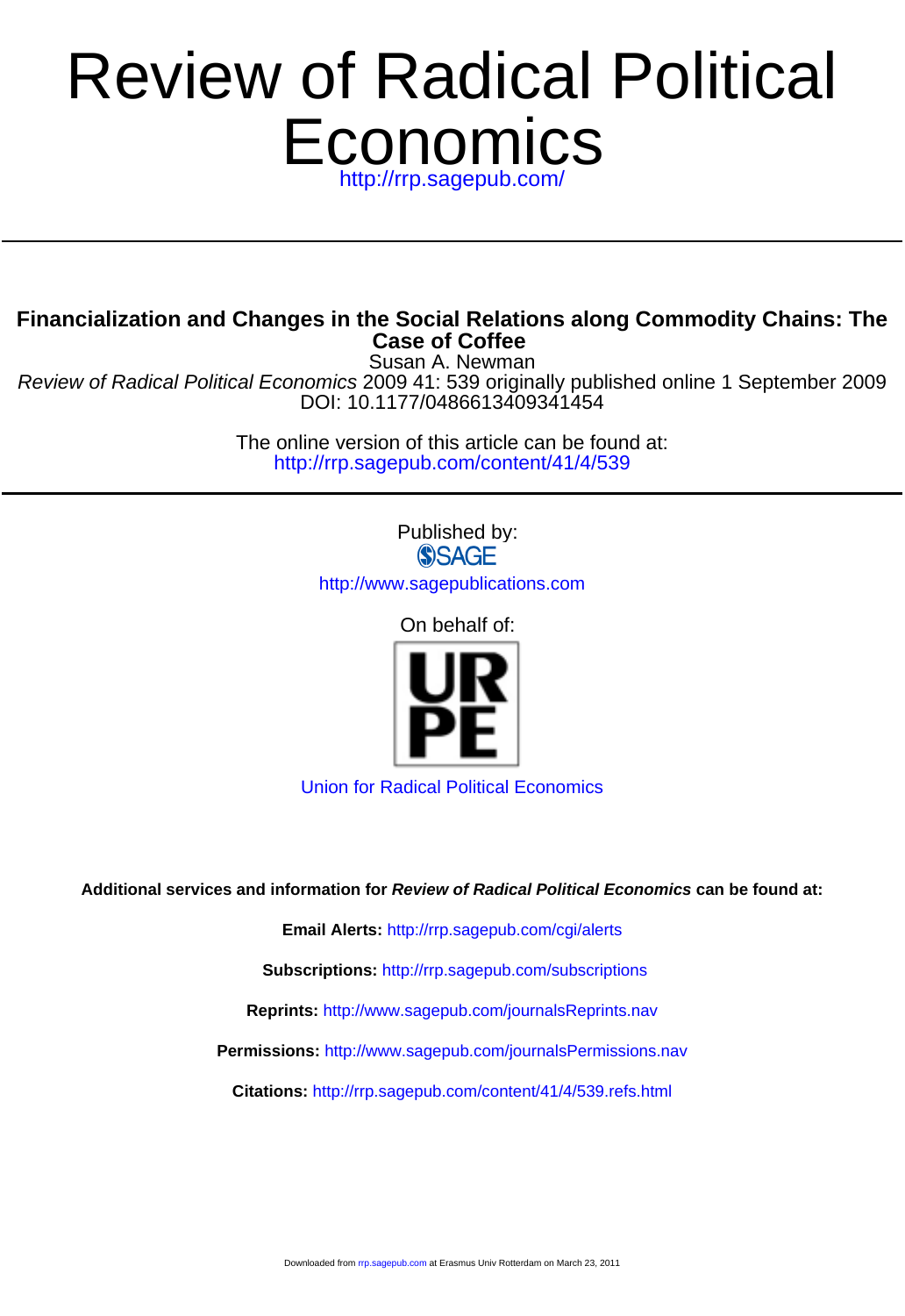### rrpe

## **Financialization and Changes in the Social Relations along Commodity Chains: The Case of Coffee**

#### **Susan A. Newman**

*CSID, University of the Witwatersand, Johannesburg, South Africa;, e-mail: susan.newman@wits.ac.za*

Received December 23, 2007; accepted April 12, 2009

#### **Abstract**

This article examines distributional implications of the restructuring of international coffee markets that has occurred since the collapse of the International Coffee Agreement in 1989 and market liberalization in coffee producing countries under structural adjustment programs. It is argued that increased financial investment on international commodity exchanges, together with market liberalization, have given rise to opportunities and challenges for actors in the coffee industry. Given the heterogeneity of market actors, these tend to exacerbate inequalities already present in the structure of production and marketing of coffee.

*JEL classification: L11, O13, G19*

*Keywords:**speculation; commodity markets; financialization; commodity price behavior; accumulation*

#### **1. Introduction**

The collapse of Bretton Woods and the abandonment of fixed exchange rates signaled the start of profound changes in the patterns of accumulation. One important result of those changes has been the increase in avenues for appropriation in the financial sector. These new avenues arose as market actors faced new risks, in the first instance those associated with floating exchange rates. New instruments – such as currency and interest rate futures, options, and swaps – arose to redress these new risks. Hedging on derivatives markets became an imperative for all actors engaged in the trading of foreign currencies. The growth of derivatives markets also provided new opportunities for speculation. These

*Author's Note:* The author would like to thank the Swiss National Foundation and the NCCR-Trade Regulation Project for the generous scholarship that she has received for her PhD studies. In addition, she acknowledges the University of London, Central Research Fund for their financial assistance towards the fieldwork undertaken for this research. Special thanks are also given to Ben Fine and Paulo L. Dos Santos for their helpful comments on various versions of this paper and the three referees, Ron Baiman, Al Campbell, and Jonathan P. Goldstein, for their helpful comments and suggestions.

*Review of Radical Political Economics*, Volume 41, No. 4, Fall 2009, 539-559 DOI: 10.1177/0486613409341454

<sup>© 2009</sup> Union for Radical Political Economics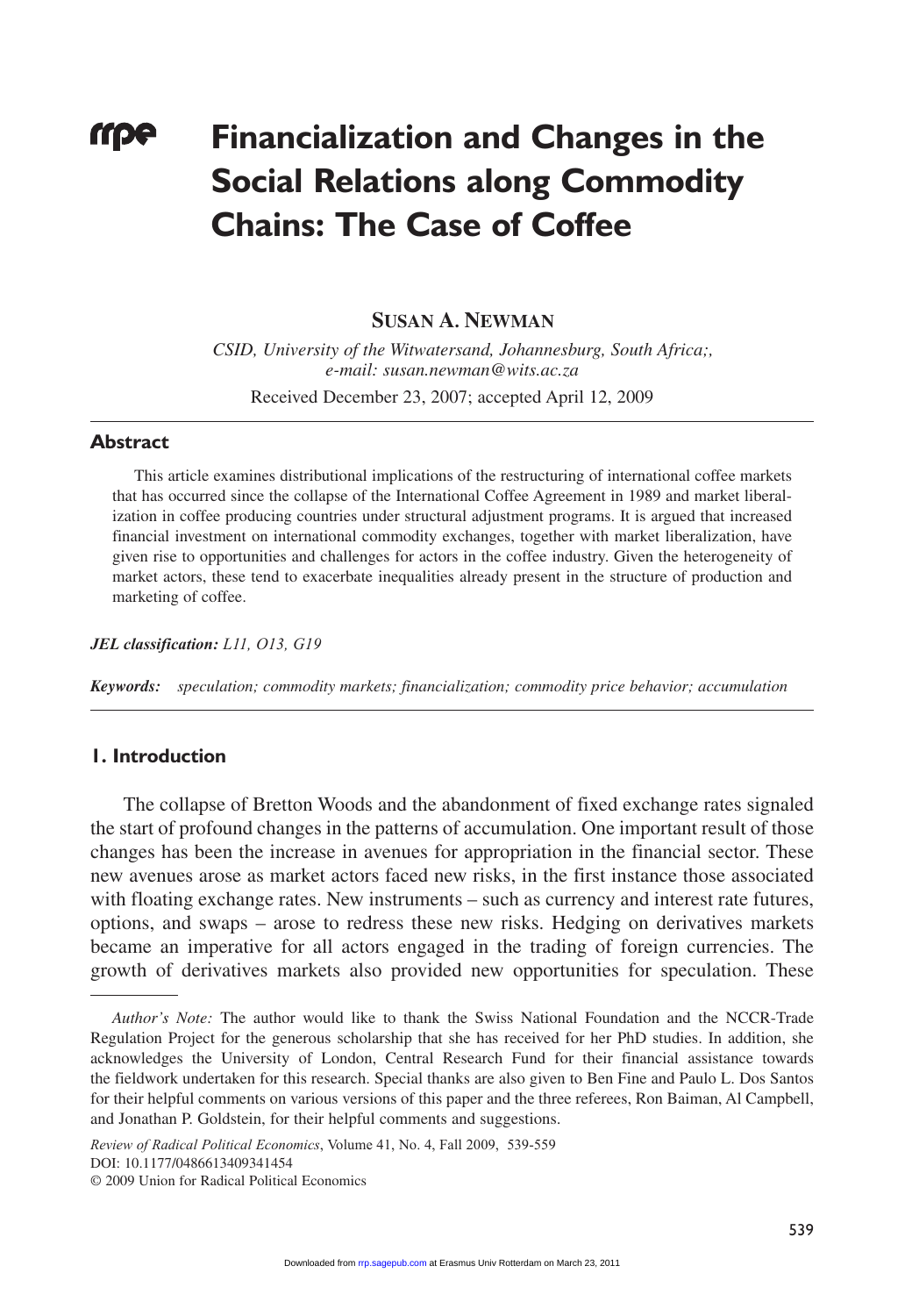financial practices have become widespread in other areas of the market economy, including stock and commodity exchanges located in the United States and Europe.<sup>1</sup>

A parallel process has taken place in developing countries. The rise in importance of derivatives markets in the global economy has been reflected in the policy shift with regard to the stabilization of export earnings in commodity exporting developing countries. In the period between the end of WWII and the 1980s, intervention in commodity markets emphasized the stabilization of prices and export earnings through multilateral agreements. This policy approach was embodied in the various International Commodity Agreements (ICAs) between 1954 and 1989.<sup>2</sup> Alongside the minimum price maintenance system of the ICAs, the Compensatory Finance Facility of the IMF and the STABEX scheme of the EC were put in place to ameliorate the adverse effects of commodity export instability. In the wake of agricultural market liberalization, under structural adjustment in many commodity exporting low-income countries (LICs), the World Bank and other international policy institutions have focused not on stabilization of prices but on private, market-based, price risk management (PRM) strategies based upon the management of price risk by individual market actors in order to stabilize incomes.

Consequences of the pervasion of financial speculation into aspects of everyday life had began to be apparent with the run on Bear Sterns in July 2008 which signaled that the U.S. sub-prime crisis and the subsequent financial turmoil was already well under way. Portfolio investors that diversify their financial interests across different asset classes, in

The London International Financial Futures and Options Exchange (LIFFE) was originally set up in 1982 as a financial futures and options exchange. In 1992 it merged with the London Traded Options Market (LTOM), and a further merger with the London Commodity Exchange (LCE) took place in 1996. A diverse range of financial instruments relating to short-term interest rates (STIRs), bonds, swaps, equities, and commodities are currently traded on LIFFE.

2. ICAs existed for five commodities: sugar, cocoa, coffee, rubber, and tin. With the exception of the International Rubber Agreement, none of the price stabilization schemes under the ICAs survived the 1980s. Interventions under the ICAs consisted of a combination of buffer stock schemes and export controls that proved to be too expensive to maintain. As well as the large financial requirements of the ICAs, the agreements were based upon the cooperation of member countries which proved impossible to sustain given the actions of nonmembers. The eventual lapse of the international coffee agreement was the result of contributing pressures originating from consumer and producer countries. On the consumer side, there has been a shift in consumer tastes away from low grade robustas (grown in Vietnam, Brazil, Indonesia, and parts of sub-Saharan Africa) towards high quality arabica beans (produced in Columbia, Kenya, Tanzania, and Central America). Arabica coffees had historically received a higher premium under the International Coffee Agreements (ICoA). At the same time, the ICoAs permitted unlimited exports to non-member consuming countries at free market prices, which irritated consuming member countries. Changing consumer tastes, and the patterns of coffee demand, also resulted in a distribution of benefits, under the quota system, between producer countries that deviated considerably from the free market outcome. The producers of arabica coffee (mostly from Central America) perceived the existing ICoAs as acting primarily for the benefit of Brazil and other robusta producers and consequently were not prepared to agree to a fifth ICoA unless the quota allocations were reallocated in their favor (Gilbert 1996).

<sup>1.</sup> Until the 1970s, futures exchanges were separated along the lines of different underlying assets. Until 1969 the Chicago Board of Trade (CBOT) was exclusively a grain exchange when it began trade in its first non-grain product: a silver futures contract. In 1975, CBOT launched its first interest rate futures contract, marking a break from trading exclusively in commodities. Today, the CBOT offers 13 agricultural products, 16 financial products, and 4 metal commodity products for exchange. The London Stock Exchange, which first opened in 1698, has added a large number of commodity products to its list in recent years, 5 in 2004. Thirtyone single commodities and commodity indices based on futures prices in the energy, metals, and agricultural markets are traded on the exchange, along with products based on bonds, covered warrants, exchanged funds, global depositary receipts, ordinary shared and structured products.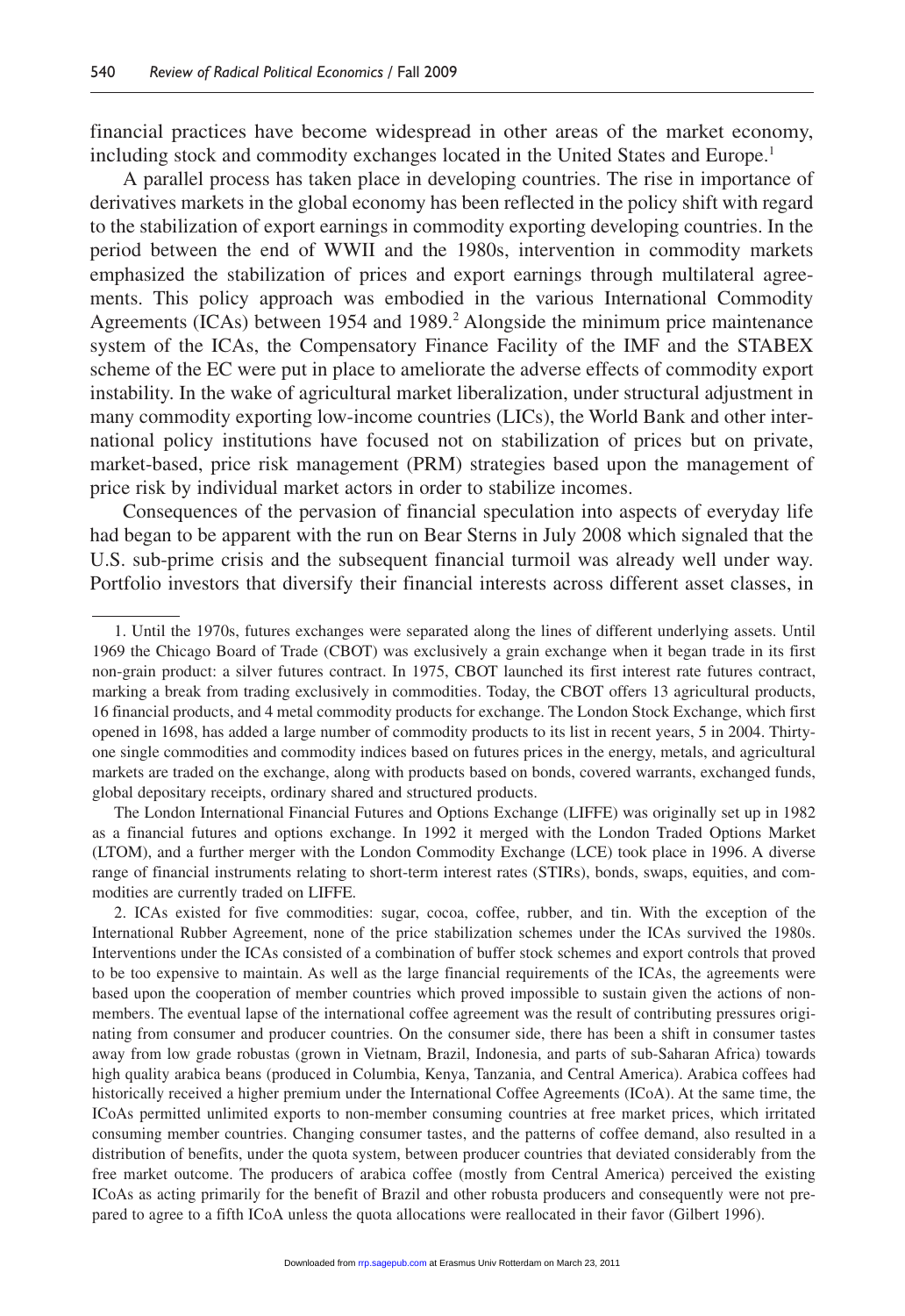the name of risk management, have cemented a negative correlation between the price of commodities and other asset classes. In addition, prices across unrelated commodity groups have increasingly moved together during periods when investors hold a relatively higher share of commodities in their portfolios. The negative correlation between commodity prices and the price of other assets and the co-movement of prices across commodities serve to confute the notion of the invisible hand. Not only is the market failing to price commodities according to supply and demand conditions, price signals appearing from international commodity exchanges can have perverse effects on the allocative decisions of actors operating in the physical commodity industries.

The abandonment of multilateral price controls, as well as liberalization of commodity marketing systems in developing countries, have increasingly bound together commodity prices on the ground with prices that arise on futures markets. Since futures markets have become increasingly distorted by speculative activities, the generated noise gives rise to opportunities and challenges for commodity market actors. The largest and most financially adept actors stand to gain from opportunities for speculation alongside their hedging activities on international commodity exchanges, while the poorer, less organized market actors, at the production end of the chain, face greater challenges in an environment of increased price volatility.

Using the examples of the New York Coffee Exchange and coffee chains within the Tanzanian and Ugandan coffee systems, this paper argues that increases in speculative activities, by both physical commodity trading (PCT) and non-physical commodity trading (NCPT) actors on derivatives markets, have led to heightened volatility in derivatives prices. Furthermore, short-term fluctuations in derivatives prices are increasingly transmitted to physical markets owing to the increase in participation of PCT actors on derivatives markets for hedging purposes, and the resulting importance of derivatives prices in determining prices on physical markets. Changes in the price risk environment along the commodity chain, as well as heterogeneous access to hedging instruments by physical market actors, has altered the structure of international commodity markets where the market at the international trader level has become increasingly concentrated amongst large diversified commodity trading companies that are deriving increasing incomes along new financial avenues. The transmission of price risk, contingent on the PRMstrategy adopted by downstream actors, has also altered the social relations in the coffee industry and consequently the processes of accumulation. These have resulted in a greater divergence in incomes earned by chain actors at opposite ends of the chain, favoring international actors and causing downward pressures on real accumulation at the producer level.

The remainder of the paper is organized as follows: section 2 discusses existing literature on financialization, what it means for capitalism, and how it is changing social relations; section 3 sketches out the structure of the international coffee supply system and examines the key social relations along individual coffee supply chains, as well as relations between actors operating on the physical supply chain, with financial investors that are not directly tied to the coffee industry; section 4 presents the heart of the conceptual argument and discusses how structural changes at different levels of the coffee industry can affect trader behavior, price outcomes, price transmission along coffee chains, and the income of different actors; section 5 presents some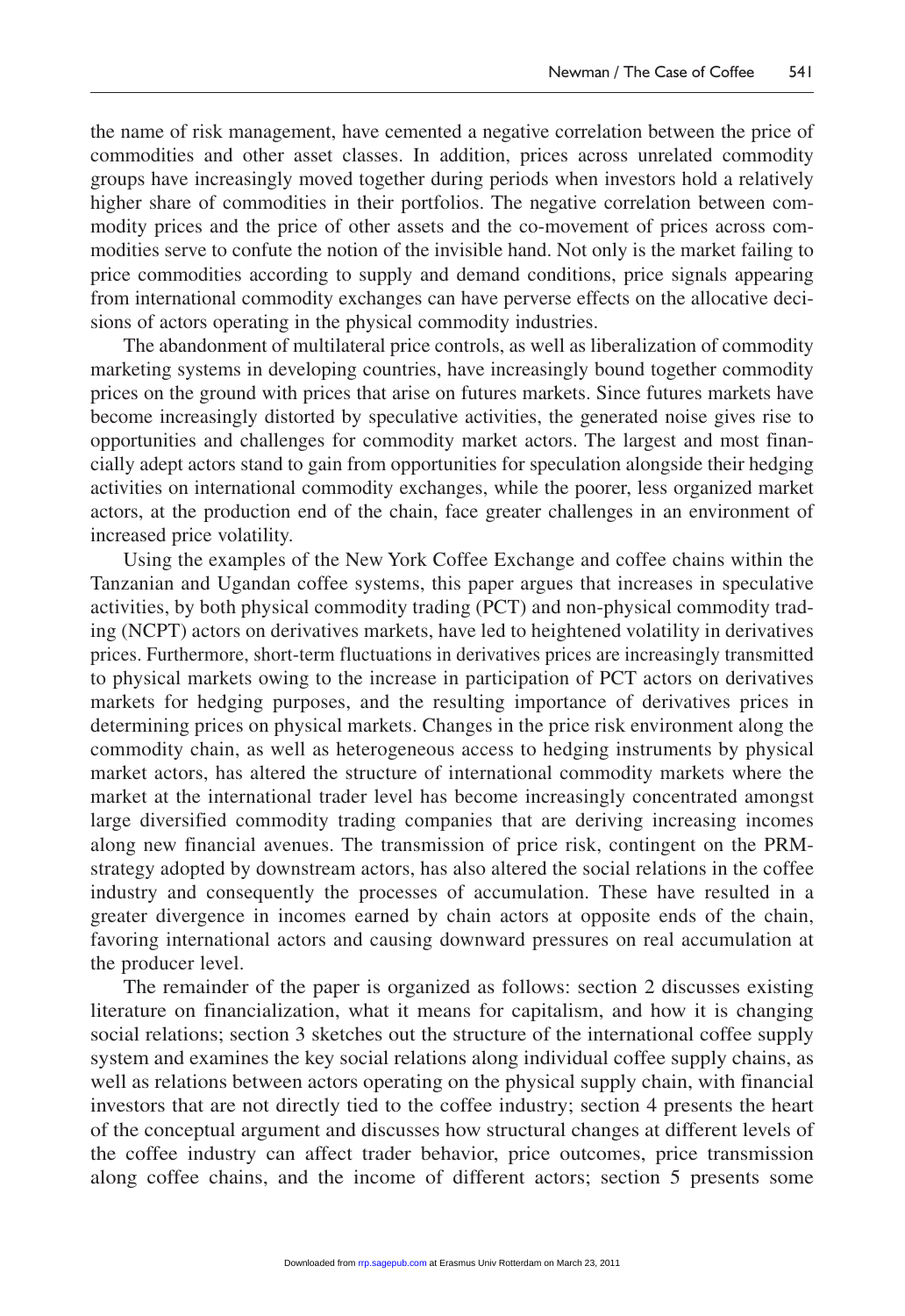empirical support for the argument articulated in section 4 from case studies of coffee chains in Uganda and Tanzania; section 6 concludes with a discussion of policy of private price risk management in the context of economic development in commodity exporting low-income countries.

#### **2. Financialization of Commodity Markets**

The rise in importance of finance in the global economy since the 1970s has been well documented, notably by Helleiner in his account of the "re-emergence of finance in the global economy." One explanation given is that this is part of the cycles inherent in capitalist accumulation. More recently, a new strand of literature has emerged around the notion of financialization variously understood, seeking to characterize contemporary capitalism in terms of a historical change in the nature of accumulation in the world economy towards one that has become increasingly finance-led.

Proponents of the cyclical view of the re-emergence of finance have used a quantitative measure of financial flows relative to the size of global industry. Those concerned with the uniqueness of contemporary capitalism, as a new and unprecedented phase of global capitalism, have focused on the character of financial expansion in penetrating multiple sectors of the economy that had previously been left relatively untouched by financial activities. In other words, focus is upon both the size of financial rents derived in the economy and on new and far-reaching opportunities for the extraction of such rents by different types of actors and activities. Thus Epstein describes financialization in its broadest sense as "the increasing role of financial motives, financial markets, financial actors and financial institutions in the operation of the domestic and international economies." Other, more operational, definitions of financialization include: taking financialization to entail "the Rise of the Financial or Portfolio Conception of the NFC (Non-Financial Corporations) in Financial Markets"; "the increasing activity of non-financial business on financial markets"; and "the rise of incomes from financial investment." Based upon these definitions, it is not difficult to identify aspects of commodity markets that have become financialized. First, there has been an increased portfolio investment in commodities as an asset class. Second, physical commodity traders have increased their volume of derivatives trading for hedging as well as speculative purposes.

A debate exists in the literature on whether the recent rise of finance in the global economy means a new era of the rentier or a new era of finance capital. Post-Keynesian scholars see the process of financialization as driven by a new and far reaching rentierism that, in depriving the productive capitalist of funds, causes a slow-down of accumulation across the economy. In contrast, other scholars view financialization as the outcome of a conflict between fictitious and industrial accumulation, with the former winning out over the latter. For Blackburn, "the use of derivatives in contemporary financialisation aims at short-term gains that short-circuit flows of production and trade, garnering an immediate profit at the expense of what might have been long-term social surplus" (Blackburn 2006: 67). Leyshon and Thrift (2007) examine what they refer to as "new" forms of accumulation in the context of the current financial structure. They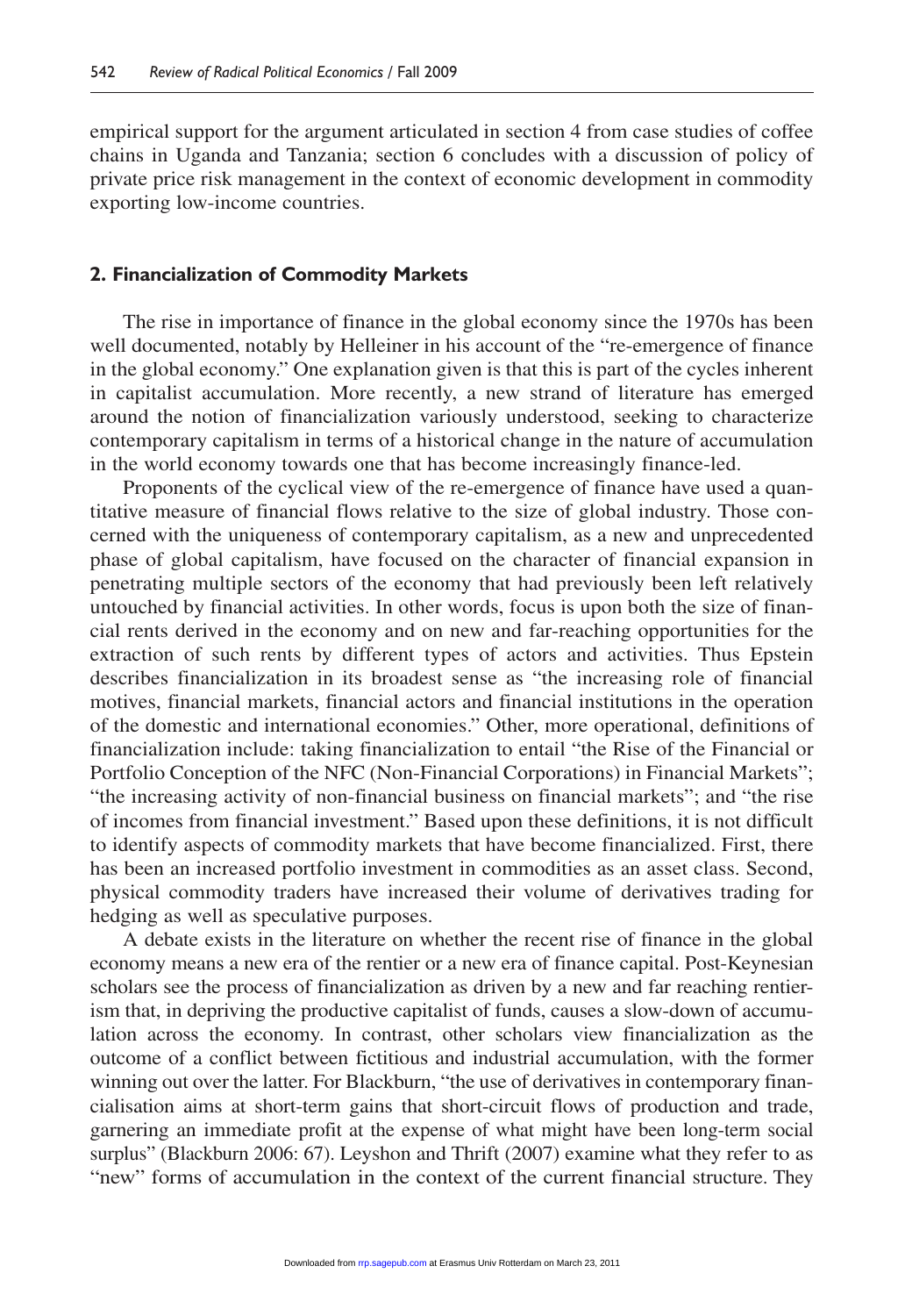explain the process of these new forms of accumulation by the production and aggregation of financial assets in what they call the process of "hyper-capitalization."3

In his detailed assessment of the two views described above, Lapavitsas argues against both. First, he claims that "the ascendancy of contemporary rentiers cannot be dealt with by counter-posing idle rentier to functioning capitalist." Second, drawing from Hilferding's theory of financial capital, Lapavitsas argues that financialization does not amount to the dominance of financial capital over industrial and commercial capital (Lapavitsas 2008). Contemporary rentiers derive profits, not merely for possessing and lending loanable capital, but because "their ability to command extraordinary income is mediated primarily by their position relative to the financial system."

The view adopted here conforms to a synthetic approach across these various positions. Finance has become more significant; it has penetrated into ever more markets; it has done so in complex and diverse ways; and it has unevenly expanded the accumulation of fictitious capital at the expense of real accumulation. In this light, the intention here is not so ambitious as to examine how the appropriately named process of financialization has affected all aspects of accumulation along commodity chains. Rather the aim is to highlight shifting patterns of appropriation along chains owing to their integration into the financial system, as well the impact this has had on the social relations within the commodity chains.

#### **3. Structure and Relations in the Coffee Industry**

I define the international coffee system as the vertical and horizontal structures, relations, and processes that bring about the supply of coffee from production to consumption. More than the structure of the supply system, made up of any number of coffee chains, the coffee system also includes the relationships across chains either through their intersections at particular levels of the vertical supply system, or horizontally in the context of the global and national political and economic structures.<sup>4</sup> The components of the coffee system thus include: the various market actors that are involved in the production, marketing, and processing of physical coffee; the financial intermediaries operating on international commodity exchanges and the institutional and private investors that they serve; and the regulatory environment faced by different actors at different levels of the supply chains as well as the regulatory environment of the international exchanges.

#### *3.1 The Physical Supply System for Coffee*

Of all agricultural primary commodity markets, the international production, marketing, and processing system for green coffee lends itself particularly well in terms of studying

<sup>3.</sup> According to Leyshon and Thrift this new form of accumulation was enabled by the rise of "securitization" which first began to reshape the financial system in the 1980s and 1990s. Against a background of a securitized financial system, the first half of the 2000s has seen a shift in attention to "hedge funds" and more elaborate forms of financial instruments. These processes dramatically expanded the scope and extent of this financialized or fictitious accumulation.

<sup>4.</sup> There has been a tendency for various commodity chain and value chain approaches to neglect the relationships between commodity chains and their wider economic context as well as inter-chain relationships. In failing to consider the role of finance and financial markets, first of all, in shaping the structure and functioning of physical chains and second as a bridge and coordinating mechanism across chains, chain analyses have neglected to consider the role played by powerful agents (from within as well as outside the chain) in seeking out profits from their participation on commodity derivatives markets.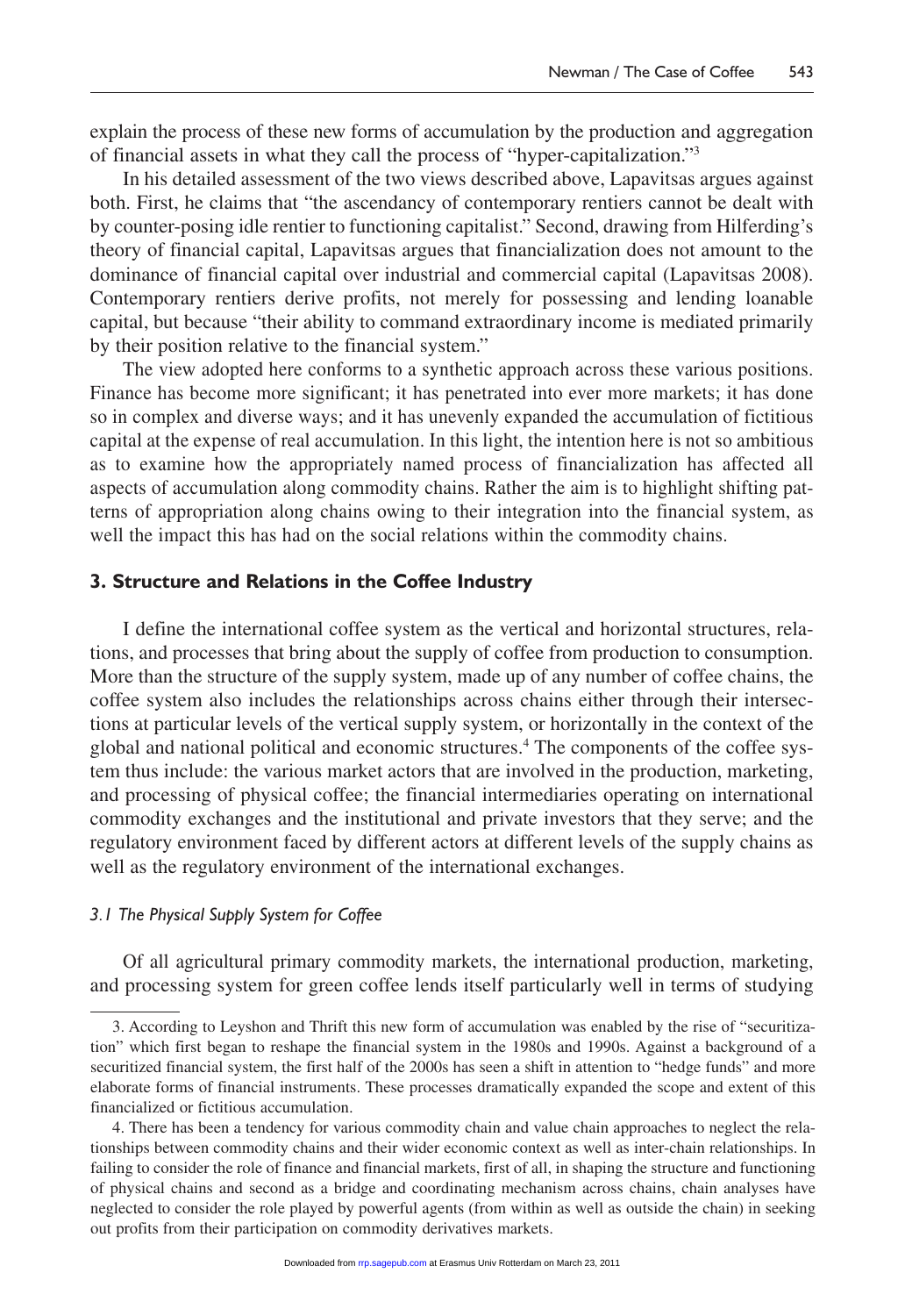changes in the structure of the market along the supply chain. The primary commodity, green coffee, ends up at the consumption stage as a beverage in the main, taking relatively few forms compared with, for example, cotton, sugar, or wheat. Coffee is predominantly produced in developing countries, within tropical zones, but consumed in the main in high income countries in Europe and North America. The coffee supply system is thus relatively uncomplicated and it is not difficult to trace the general movement of coffee from production to consumption. $5$ 

Coffee production is fragmented across a large number of countries across the tropics. With the exception of Brazil, domestic consumption in producing countries is marginal. Coffee production and marketing systems vary considerably between producers. The major share of world coffee is produced by smallholders, although sizeable estate sectors exist in a number of coffee producing countries, particularly in Latin America. So as well as being geographically fragmented across the world, coffee production tends also to be fragmented within individual producing countries. Similarly, the marketing systems differ from country to country, with varying degrees of state intervention or centralized coordination of distribution.

Post export, the international coffee system becomes much more concentrated. Prior to the 1970s, the size structure of the international coffee trading sector consisted of a larger number of small and medium sized coffee-only trading companies, together with a few larger diversified commodity trading companies. The trend has been towards the concentration of a few large coffee traders, many of which have merged with other commodity traders to become very large multinational commodity trading companies.<sup>6</sup> In 1998, the two largest coffee traders (Neumann Kaffee Gruppe (NKG) and Volcafé) controlled 29 percent of total market share, and the top six companies 50 percent. In 2006, Volcafé (now part of ED&F Man) and the NKG have maintained their dominant positions in the market, and control over 30 percent of world trade in green coffee. Concentration of the top 5 companies has also increased since 1998, and now accounts for a market share of over 55 percent. Increased concentration in the commodities trading industry was initially driven by efficiency gains from improvements in technology and communications that resulted in the erosion of trade margins. To survive in this new environment, trading companies increased the volumes as well as the diversity of commodities that they traded.

The final processing stage of coffee before coffee is in its consumption form, that is roasting and blending, is also dominated by a small number of coffee roasting companies internationally. Table 1 shows the market shares of the top 5 coffee roasting and/or manufacturing companies, which together made up just below 50 percent of the world market.

Industrial relations across the coffee supply system have shifted over the last century from a situation where producing countries held relatively strong bargaining positions visà-vis their international trader counterparts. Producer countries held the position of key actors between 1906-89, first during the Brazilian monopoly period (1906-37), then during

<sup>5.</sup> I am concerned with the bulk of coffee trade and refer here to commodity grades of coffee specified on the international exchanges. The processes of price formation in specialty coffee markets are quite different. Specialty coffee is often compared with the market for fine wines in the industry.

<sup>6.</sup> Volcafé, the leading coffee export company in the late 1990s, was purchased by the diversified commodity trading company ED&F Man. Esteve, currently the third largest coffee trader in the world, was purchased by Cargill to form ECOM in 2000.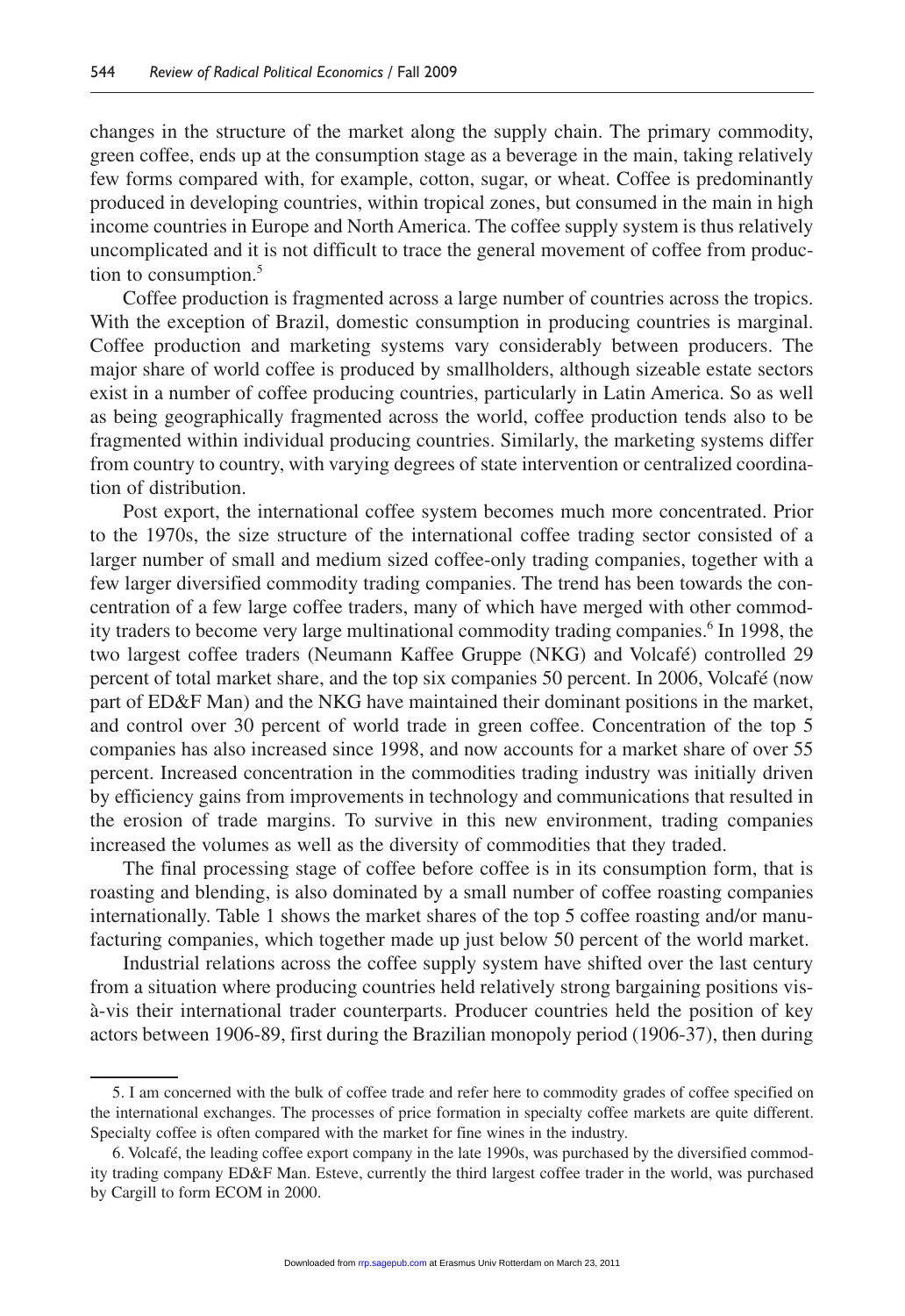| coffee roaster/<br>manufacturer | millions of $60 \text{ kg}$<br>bags traded | estimated share of the<br>world market | cumulative share of<br>world market |
|---------------------------------|--------------------------------------------|----------------------------------------|-------------------------------------|
| Nestle                          | 12.8                                       | 14.63%                                 | 14.63%                              |
| Kraft                           | 11.8                                       | 13.49%                                 | 28.12%                              |
| Sara Lee                        | 8                                          | 9.14%                                  | 37.26%                              |
| Folger                          | 4.8                                        | 5.49%                                  | 42.75%                              |
| Tchibo                          | 3.1                                        | $3.54\%$                               | 46.29%                              |

**Table 1** Market Shares of the 5 Top Coffee Roasting and/or Manufacturing Groups in 2006

*Source:* ED&F Man Coffee Division, 2007 and ICO, 2006

the fragmentation of the world market (1930-62), and finally during the International Coffee Agreement (ICoA) regime (1962-89) . The collapse of the International Coffee Agreement marked a turning point in terms of the industrial relations prevailing in the international coffee supply system.<sup>7</sup> Falling prices and increased price volatility that ensued in the 1990s, following the collapse of the ICoAs, eroded the margins for international trading companies. This drove the restructuring of the coffee supply system at the international trading level towards increasing concentration. At the same time, the dismantling of centralized marketing systems in producing countries meant increasingly fragmented exporters and local traders. The increasing size and power of international traders as marketing units, compared with the destruction of a producer country as a marketing unit, meant a reversal of the relative bargaining position between international traders and producer country actors.

The industry is even more concentrated at the roaster level than at the international trader level. There is little vertical integration between international traders and roasters, and the relative bargaining position between the two depend upon prevailing coffee prices. During periods of oversupply, the relative power of roasters over international traders is at its strongest. Increased flexibility in blending, market concentration, and the implementation of supplier-managed inventory systems has increased the influence of roasters over international traders.

#### *3.2 International Coffee Exchanges*

The process of financialization in coffee chains begins on the international coffee exchanges. The trade of futures and other derivatives contracts for coffee are concentrated

<sup>7.</sup> In the late 1980s, the International Coffee Agreement (ICoA) became less tenable, first owing to the continued geographical fragmentation of production that led to free-riding by non-member countries who were gaining in terms of export share. Second, demand conditions in consuming countries shifted from a preference for soluble coffees that were heavy in robustas, towards a preference for ground coffee with high arabica content. In the context of rigid supply structures under ICoAs, roasters in consuming member countries feared that competitors could gain access to cheaper coffee from non-member countries. This undermined their cooperation in the ICoA system. In addition, the landscape of Cold War politics that had encouraged the United States to maintain a quota system with Brazil over the ICoA period had turned when it no longer perceived the left in Brazil as a real threat (Daviron and Ponte 2006).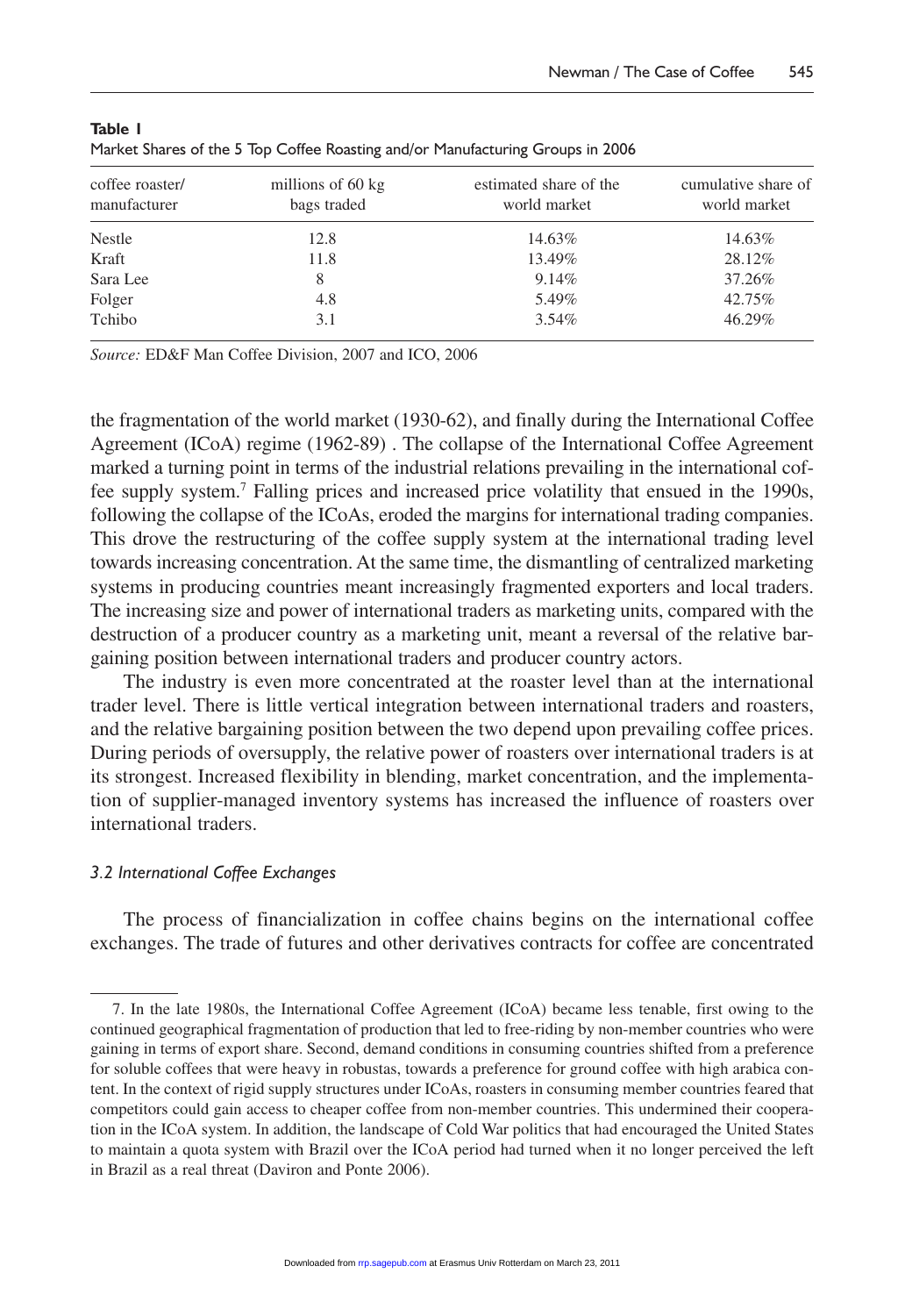on two international exchanges: the New York Exchange for arabica coffee and the London Exchange for robustas.<sup>8</sup>

While a very small proportion of international coffee trade is delivered onto these two international exchanges, the largest of the international coffee trading companies rely upon the exchanges in terms of hedging. International coffee traders routinely hedge all, or at least a majority, of their trade, relying upon price-to-be-fixed contracts where the delivery date and volume are determined but price is contingent on the prevailing futures price on the day at which price is fixed (at some point in time between writing the contract and the agreed delivery date). In this way the New York and London coffee futures exchanges have become central to the process of price determination for the world prices of arabica and robusta coffee respectively.

Since their initial development as an exchange traded risk management instrument for physical market traders, futures and many other derivatives instruments have subsequently been developed for a wide range of agricultural and non-agricultural commodities and financial assets. These are traded on derivatives exchanges across the world.<sup>9</sup>

Over time the composition of these exchanges, according to trader type, has also varied. The participants in any one commodities exchange include physical market traders who engage in futures trading for hedging purposes and speculators (both physical and non-physical traders) who take a position on the direction of future movements on the price of the underlying asset.

Whilst a proportion of derivatives trading has remained for the purposes of hedging by physical market traders, the share of derivatives trading taken up by financial investors has increased throughout the period after the end of the Bretton Woods system. Since 2000, there has been a further explosion in trading activities on commodities exchanges that was initially triggered by the dot-com crash which saw a shift of funds from equities to commodities.10 The value of outstanding OTC commodity derivatives in June 2007 was over 7.5 trillion U.S. dollars, compared with 0.77 trillion in 2002 and 0.44 trillion in 1998. The growth in commodities has been sustained as new investors enter the markets; these include various institutional investors such as hedge funds and to a lesser extent pension funds.<sup>11</sup> Unlike hedge funds, pension funds have relatively long investment periods, 30 years for example, and can help sustain the level of investment in these markets over time.

<sup>8.</sup> The New York Board of Trade (NYBOT) became ICE in 2008. Robusta coffee futures are traded on the Euronext LIFFE market. Coffee futures for robustas are also traded in India on the National Multi-Commodity Exchange of India Ltd. (NMCE), and both robustas and arabicas are traded on the Tokyo Grain Exchange in Japan. The volume of trades in these other exchanges is very small compared with New York and London, which remain the most important exchanges in terms of price discovery in the physical markets for arabicas and robustas respectively.

<sup>9.</sup> Currently, the major futures exchanges are the CBOT, the Chicago Mercantile Exchange, the New York Mercantile Exchange, the New York Board of Trade, the International Petroleum Exchange, the London Metal Exchange, and Le Marché à Terme International de France.

<sup>10.</sup> Commodities represent an attractive asset class for investors; commodity prices move in line with inflation, so commodities act as an inflation hedge. More importantly, commodity prices display a negative correlation with the price of other financial instruments such as bonds and equities and therefore constitute a good asset class in terms of diversifying portfolios and risk reduction. It is therefore not surprising that commodity markets see increasing investment during periods of economic downturns.

<sup>11.</sup> In their 2007 FSA study, Doyle, Hill, and Jack found that 75-80 percent of funds invested in the Goldman Sachs Commodity Index (GSCI) are from pension funds.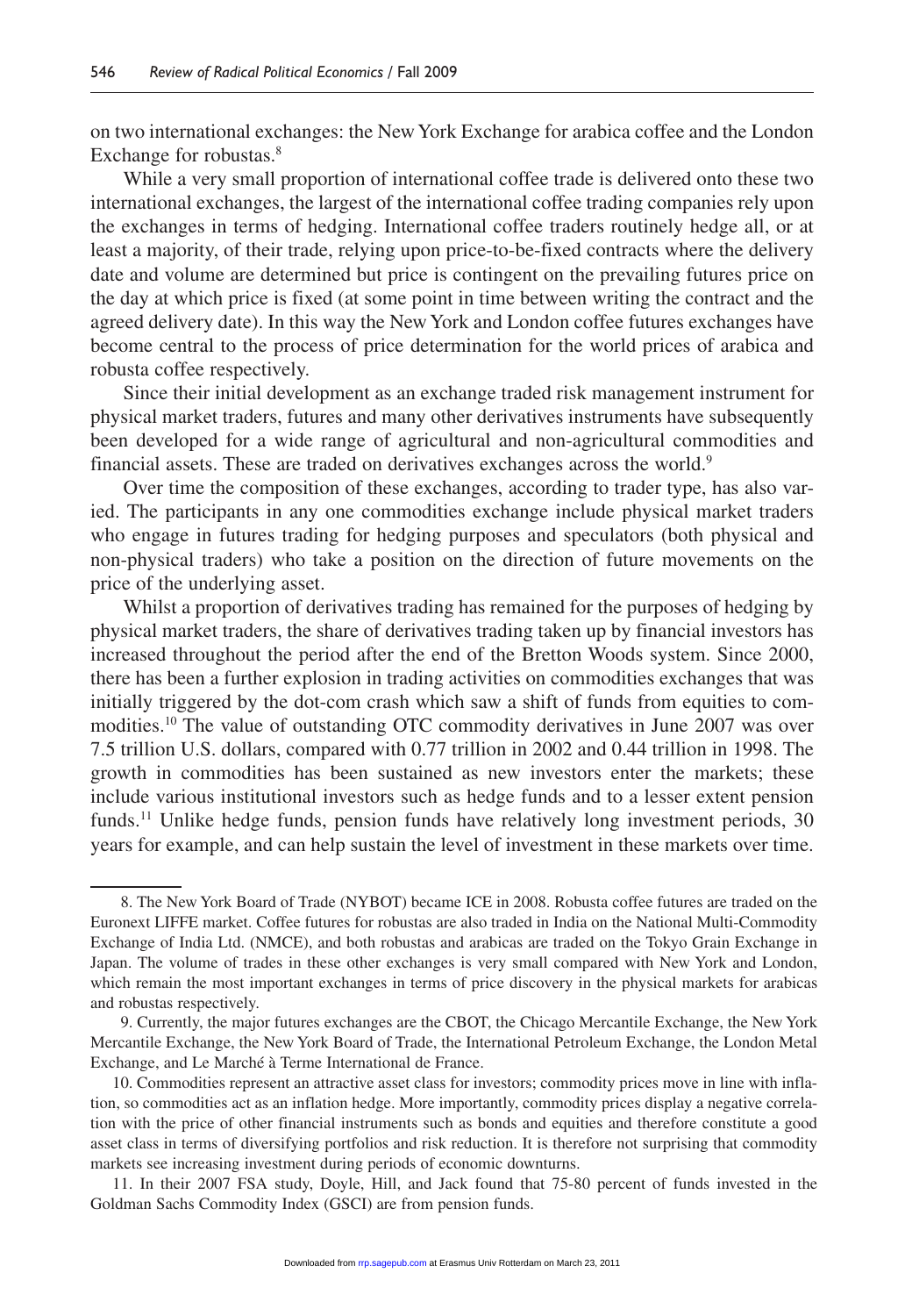There has also been a growth in investment on commodity markets that has resulted from the lowering of entry barriers for smaller hedge funds with the transition from open outcry to electronic trading platforms that have taken place in many of the major commodities exchanges.

With increasing financial activities in commodity markets, already large compared with the size of physical production, the changing composition of exchange traders has affected market characteristics such as heightened price volatility as well as a dislocation between exchange prices and those warranted by supply and demand realities. More recently, Wray has argued that index speculators have helped to fuel the apparently unprecedented broad-based commodities price boom that finally burst in July 2008 (Wray 2008).

Taking the specific example of arabica coffee, it is possible to measure the extent of speculation in commodity markets and see how this evolves over time. The New York Board of Trade (NYBOT) divides all trading members into two categories: hedgers and speculators. Hedgers are exchange members that are also engaged in physical commodity trade; these will include the large international commodity trading houses. All other exchange trading members are classified as speculators under the category of noncommercial traders. This distinction is, however, not clear cut. It is not straightforward to determine what constitutes speculative behavior since all derivatives trading, including for price risk management, will contain elements of speculation which are only apparent expost. The ratio of non-commercial open interest to total open interest<sup>12</sup> can thus serve as a measure of speculative activities, but one which will tend to underestimate its extent. Figure 1 illustrates the evolution of this measure of speculation on coffee futures trading on the New York Exchange from 1986 until 2007. For coffee futures, the ratio is volatile, and non-commercial trading activities have increased from between 10 and 30 percent of total open interest on the New York exchange in the 1980s to a ratio that varies between 40 and 70 percent in the 2000s.

Another, but similarly flawed, measure of speculative (or non-hedging related) activities on the New York coffee exchange is to compare the volume of green coffee that is equivalent to the volume of futures contracts traded each month with volume exported in the corresponding month. Figure 2 shows the evolution of the ratio between the monthly volume equivalent of coffee futures contracts traded on the New York exchange and the monthly volume of arabica exports from ICO member countries.<sup>13</sup> During the 1970s, the volume equivalent of futures contracts traded on the New York exchange fluctuated between 0 and 2,000 times the volume of physical trade as measured by the monthly exports. After 2002, this figure fluctuated between 8,000 and 18,000 times, marking dramatic increases in non-hedging related futures trading in the interim period.

While increased volatility in coffee prices did not drive the initial concentration process of the industry at the international trader level, the increasing need to engage in futures trading has reinforced the concentration of international traders. During the last

<sup>12.</sup> Open interest refers to the total number of live contracts, that is the total number of futures contracts that are not closed or delivered on a particular day.

<sup>13.</sup> The International Coffee Organisation (ICO) has 45 producer member countries which make up the largest share of world coffee exports.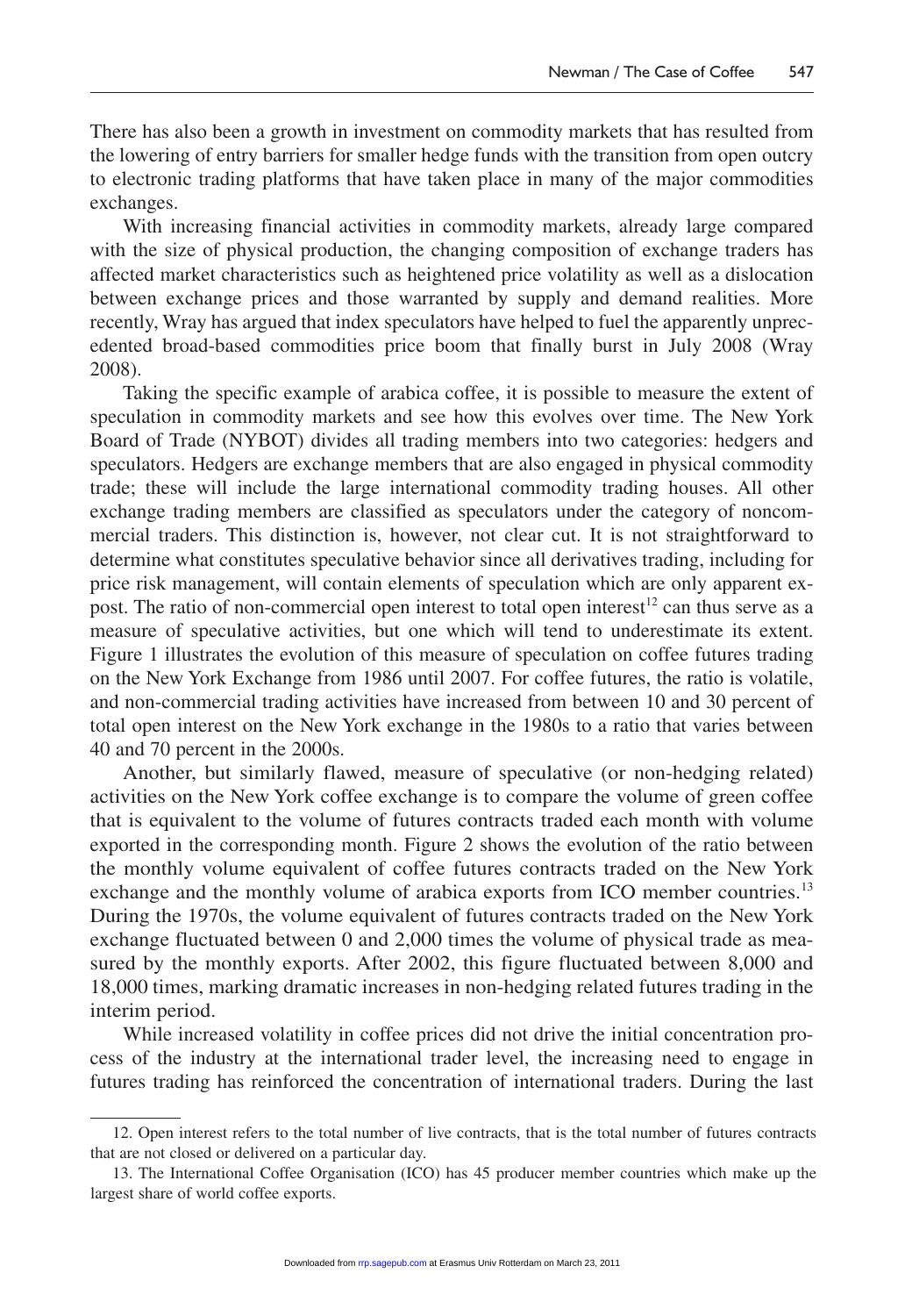

New York Coffee Exchange

*Source:* CFTC 2008

two decades mid-sized traders with unhedged positions suffered major losses. They also found themselves too small to compete with larger ones. In this way, mid-sized trading companies either went bankrupt, merged with others, or were taken over by the largest trading companies.

Increased participation of financial investors in international commodity exchanges has further altered the behavior of international traders operating on these exchanges. Where traditionally the extent to which physical traders bought and sold futures contracts was in the main determined by their positions in physicals, coffee traders are increasingly building market expectations into their hedging decisions. This speculative element of futures trading by commodity trading companies has been increasingly built into the corporate strategies of the large international trading companies. Increasingly, physical traders take into account the influence on prices of financial investors on the exchanges. Coffee trading at the international level has become a financialized business. "There are some very savvy physical traders that know exactly what the speculators do, how they think and what they will do next and they play the game. They make it part of their own game."<sup>14</sup>

More and more commodity trading companies resemble financial holding companies with a spectrum of financial services and financial investments. The proportion of company revenues coming from such financial investments has been growing with respect to revenues derived directly from the trading of the physical commodity. Commodity trading

<sup>14.</sup> Quote taken from a telephone interview with the risk manager of a large commodities trading house conducted by the author in 2007.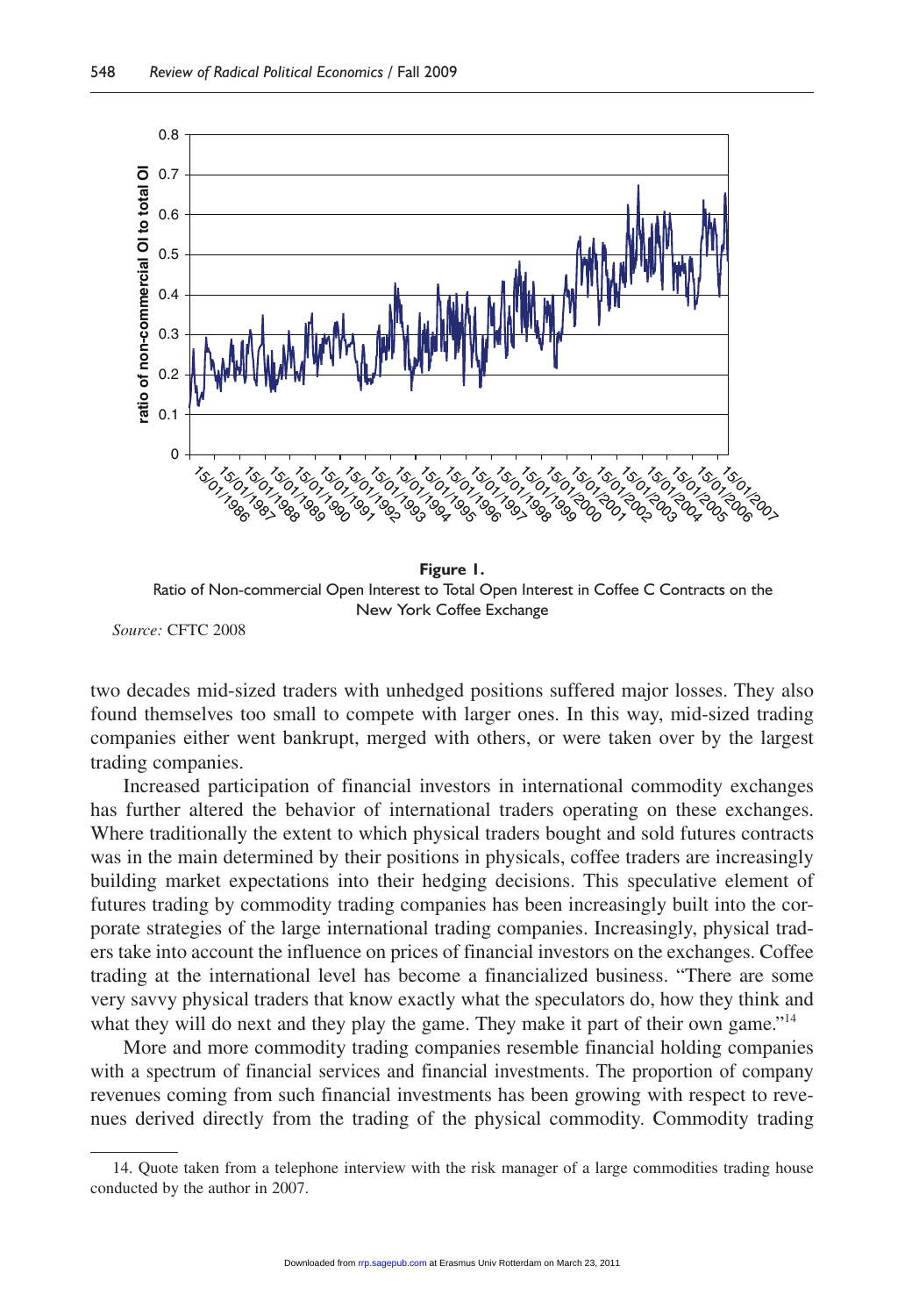

**Figure 2.** Ratio of the Volume Equivalent of Coffee C Contracts Traded to the Total Volume of Arabica Coffee Exported from Member Countries of the International Coffee Organisation *Source:* CFTC 2008; ICO 2008

companies have increasingly placed "risk management" at the center of their core competencies, referring to in-house research departments and futures brokerages that cater to traders of physical commodities as well as financial investors looking to diversify their portfolios. The shift towards greater financial activity of commodity trade houses has reinforced the level of industrial concentration.<sup>15</sup>

By shifting their corporate strategies so that "risk management" is at the center of the firms' core capabilities, large international traders have been able to profit from heightened price volatility and price movements that are affected by the practices of financial investors on commodity markets. International coffee trading companies exercise their power over producer country actors by determining the type of contract used in the exchange of green coffee. The shift from fixed-price-forward contracts to priceto-be-fixed contracts, first, has increased the importance played by futures prices originating on the New York and London coffee exchanges in the determination of prices in the physical coffee system; and second, created potentially greater transmission of shortterm price movements from the international exchanges along individual coffee chains than previously. The extent to which volatile prices are transmitted upstream along coffee chains, and the consequences of this on accumulation, will depend upon: i) the structure of the producer country production and marketing system; ii) the types of price risk management adopted by downstream chain actors; and iii) the type of risk management strategy adopted by actors in the chain segment in question.

<sup>15.</sup> Large lot sizes on commodity futures exchanges and the potential losses associated with adverse changes in the futures price prevent smaller trading companies from engaging in these types of financial activities.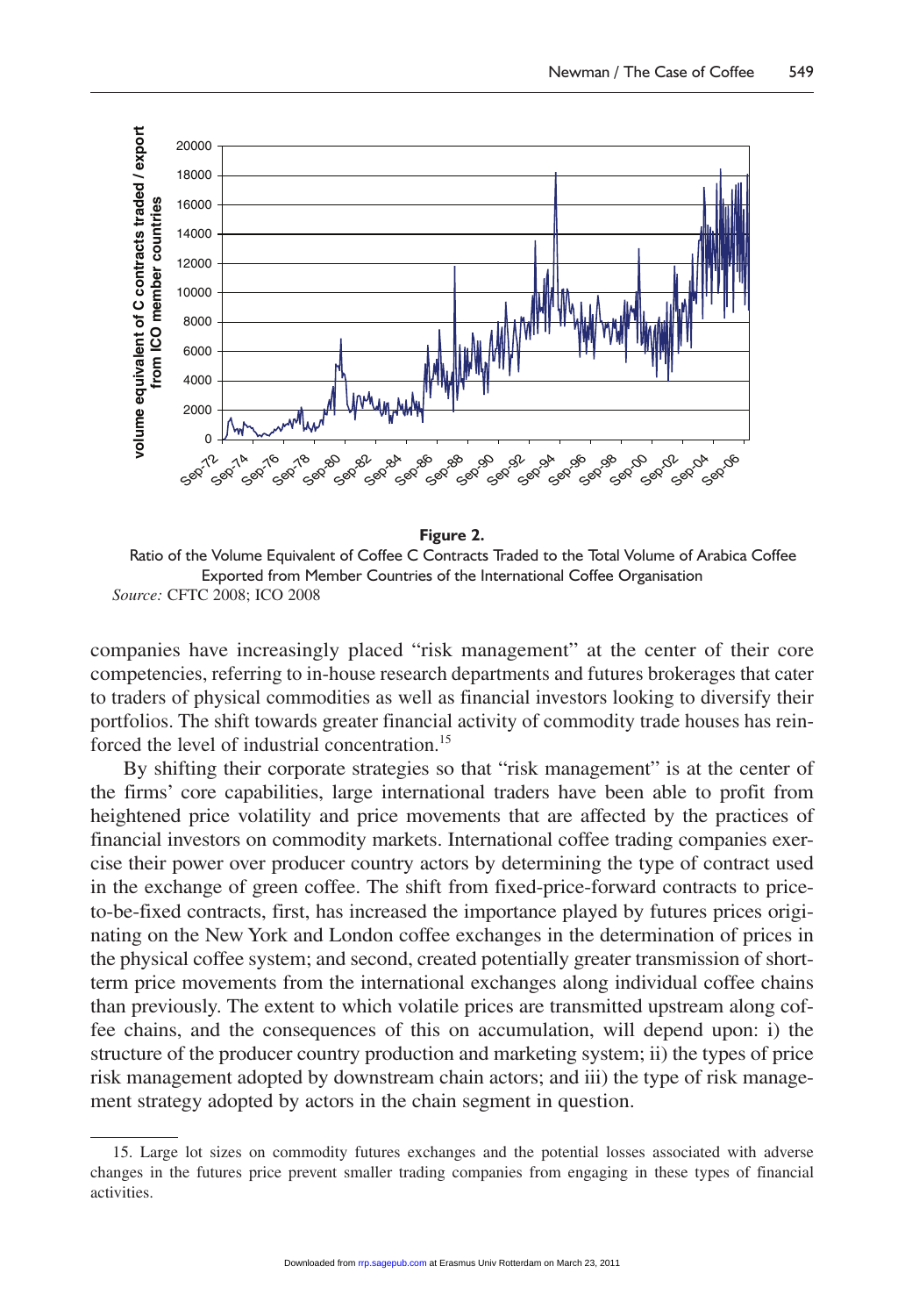#### **4. Price Volatility and Price Risk Management along Coffee Chains**

There are a number of different strategies that coffee chain actors can adopt in order to manage the risk associated with international price movements. PRM strategies can be divided into those that manage exposure to risk, i.e. through the use of hedging instruments, and those that reduce the exposure to price fluctuations, for example fixed-priceforward contracts, back-to-back selling, entering niche markets, and diversification. Which of these strategies are adopted by chain actors has clear implications for upstream chain actors in terms of their exposure to international price movements (see Table 2). This in turn affects the types of PRM strategies adopted by upstream actors. The potential for chain actors to profit from new financial avenues of accumulation depends upon their exposure to price volatilities and their ability to engage in hedging strategies. In contrast to the belief of proponents of the universal use of hedging instruments by chain actors to manage price risks, the ability of individual chain actors to engage in various risk management strategies will heavily depend upon the organization of the market at a particular segment of the chain, and access to finance, information, and brokerage services.

Uneven access to futures markets and other PRM strategies has clear implications on the character of accumulation that takes place along coffee chains. Whilst large international traders have the capacity to derive greater shares of their incomes from financial practices, smaller traders and producer country actors face the challenge of increased price volatility. Where actors can stabilize incomes by hedging, accumulation processes continue along traditional lines with the reinvestment of profit into productive activities. Where incomes are stabilized by minimizing exposure to price movements, there is no possibility to derive financial rents via international exchanges. In the absence of cooperative institutional structures, chain actors that are unable to hedge with futures contracts will tend to be divided into middlemen who take on the risk of price movements at a price and producers that sacrifice price levels for stable prices. This has implications on accumulation at the farm level, which could potentially undermine the sustainability of the coffee system.

Whilst price volatility poses a challenge for physical market actors when it translates into unstable incomes, volatile prices also offer opportunities for the extraction of financial rents by certain actors. There is thus a tradeoff between reduction in a chain actor's exposure to price movements and their ability to extract rents. While futures contracts can be used purely for hedging purposes, the price risk management mechanism does not rely upon limiting exposure to price movements on the international exchanges.16 There is therefore the possibility for speculation, but whether or not a physical trader will engage in this will depend upon the size of the firm, since speculative activities can lead to losses.

#### **5. Price Risk Management and Accumulation along Coffee Chains in Tanzania and Uganda**

Prior to the liberalization of their coffee markets, Tanzania and Uganda both operated centralized marketing systems. All coffee exports went through a single channel: the

<sup>16.</sup> Routine hedging "assumes no need for forming judgement on price prospects." R. W. Gray, 1960. The characteristic bias in some thin futures markets. *Food Research Institute Studies* 1.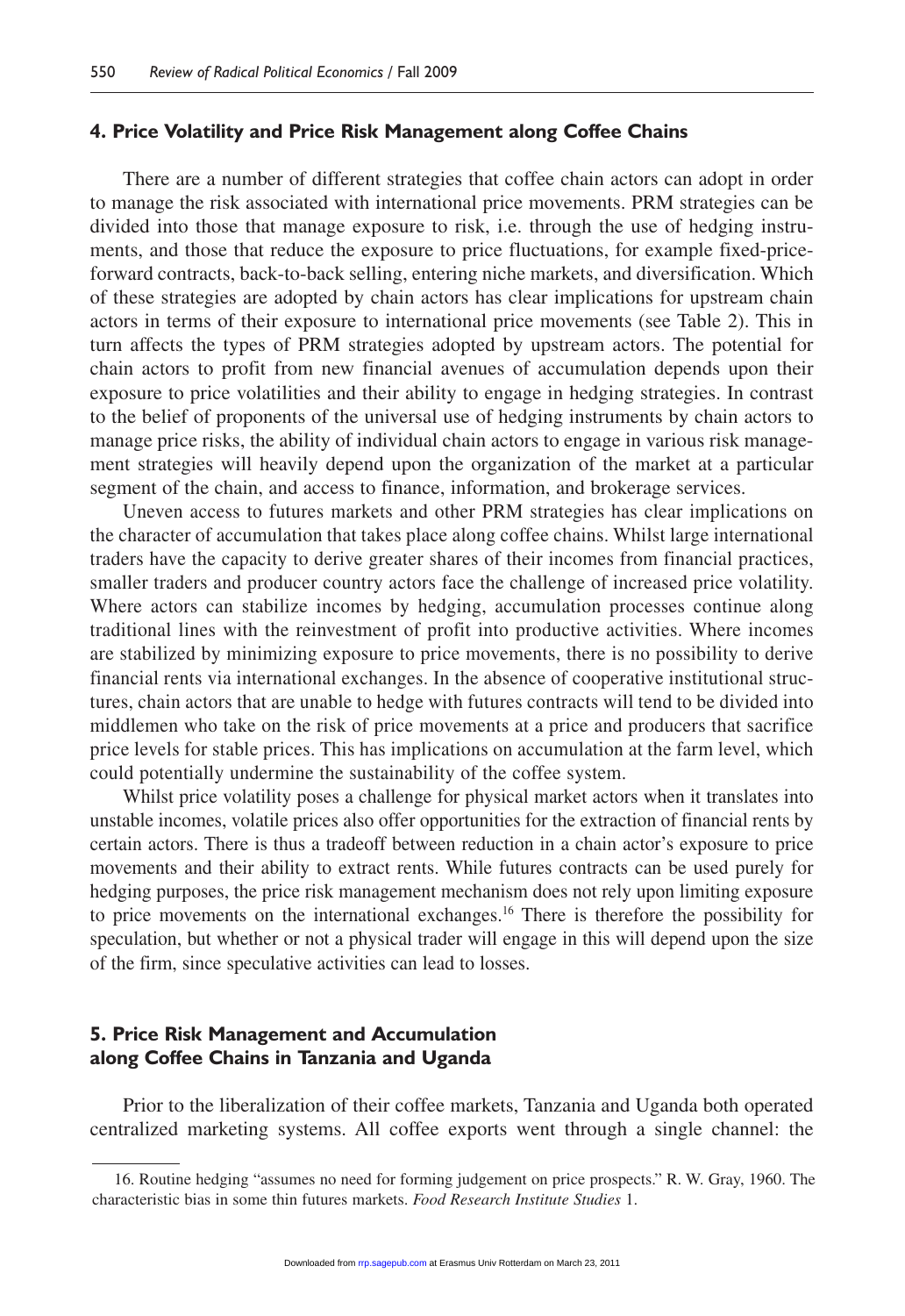| Types of Price Risk Management Strategies Adopted by Coffee Chain Actors, and Their Consequences on Exposure and Accumulation along Financial Avenues<br>annie 4 |                                                                                                                                          |                                                                                                            |                                                                                                                                                                       |
|------------------------------------------------------------------------------------------------------------------------------------------------------------------|------------------------------------------------------------------------------------------------------------------------------------------|------------------------------------------------------------------------------------------------------------|-----------------------------------------------------------------------------------------------------------------------------------------------------------------------|
| Price risk management strategy                                                                                                                                   | Mechanism of price risk management                                                                                                       | actors' exposure to international<br>Implications for upstream chain<br>price fluctuations                 | Implications on the accumulation process                                                                                                                              |
| Price-to-be-fixed contracts together with<br>hedging on derivatives markets                                                                                      | fluctuations and the offsetting of<br>the risk through the purchase or<br>Based on full exposure to price<br>sale of futures or options. | upstream along the chain.<br>Price fluctuations are passed                                                 | Possibility of earning financial rents<br>associated with activities on<br>derivatives markets.                                                                       |
| Forward contracts                                                                                                                                                | delivery date to reduce exposure<br>to international price fluctuations.<br>Transaction price set ahead of                               | chain is limited by the forward<br>volatility upstream along the<br>The transmission of price<br>contract. | No possibility of earning financial rents<br>Accumulation takes place along<br>associated with activities on<br>derivatives markets.<br>traditional avenues.          |
| Back-to-back selling                                                                                                                                             | time period of the exposure to<br>purchasing coffee to limit the<br>Sell as rapidly as possible after<br>price fluctuations.             | upstream along the chain.<br>Price fluctuations are passed                                                 | Small and unstable margins earned along<br>No possibility of earning financial rents<br>associated with activities on<br>derivatives markets.<br>traditional avenues. |
| Fairtrade, specialty, and niche markets                                                                                                                          | price movements on the futures<br>that does not depend as much on<br>To market a differentiated product<br>market.                       | Limits price volatility upstream.                                                                          | No possibility of earning financial rents<br>Small but stable margins earned along<br>associated with activities on<br>derivatives markets.<br>traditional avenues.   |
| Diversification                                                                                                                                                  | derived from any single product<br>that may exhibit volatile prices.<br>To limit the reliance on income                                  | Price fluctuations are passed<br>upstream along the chain                                                  | No possibility of earning financial rents<br>associated with activities on<br>derivatives markets.                                                                    |

**Table 2**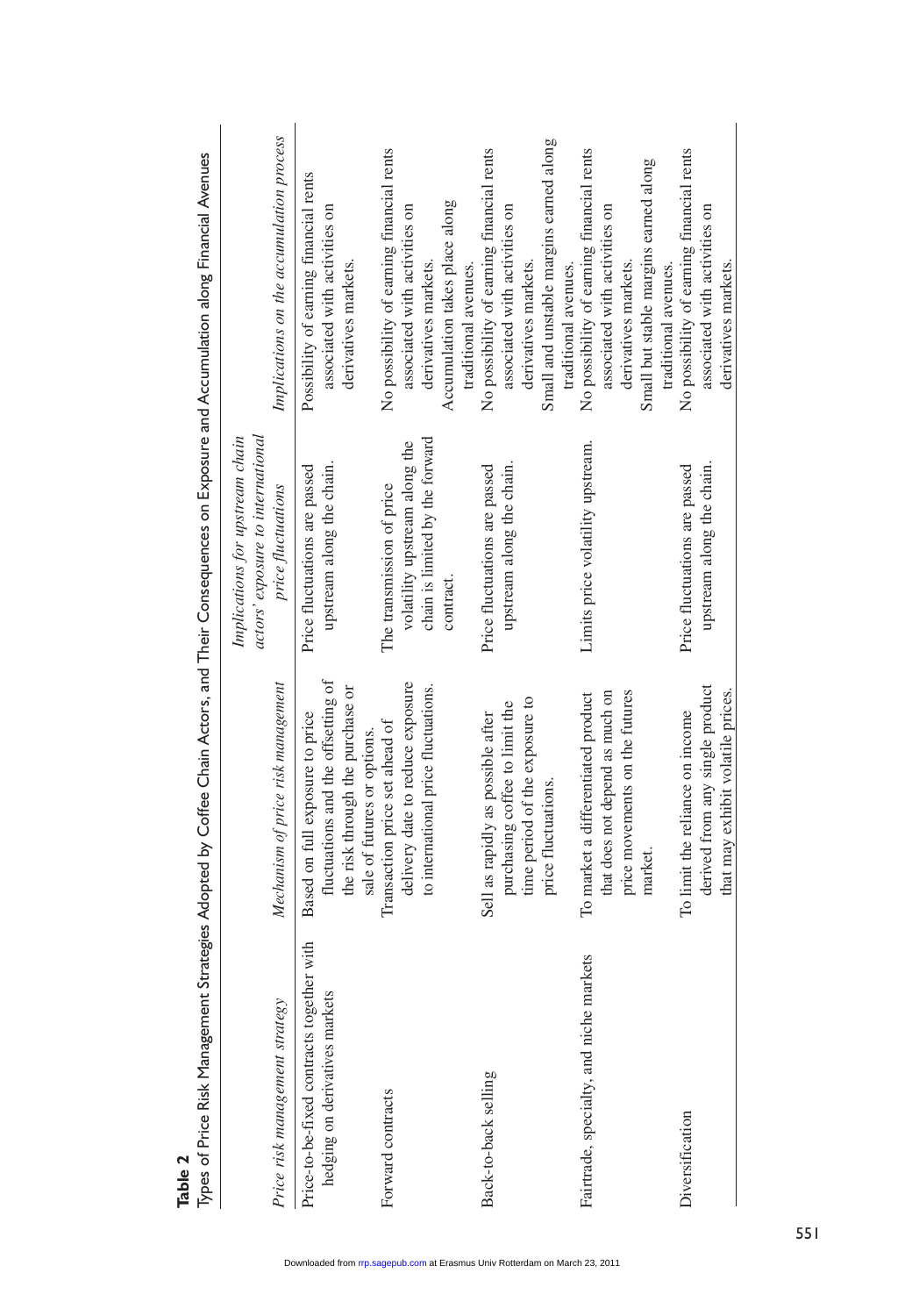Coffee Marketing Board in Uganda, and the state-run coffee auction in Tanzania. Coffee production in both countries is dominated by small-holder production, although there was, and remains, a small estate sector in Tanzania. While in Tanzania all coffee was marketed through the cooperative marketing system, Uganda operated a dual local marketing system with both private and cooperative marketing channels in operation.

The processes of domestic coffee market liberalization, as well as the extent to which the markets were liberalized, differ between the two countries. The coffee market in Uganda was liberalized in 1990/1. The liberalization process was rapid, and Uganda remains the most fully liberalized coffee market in East Africa. The cooperative marketing channel for coffee has virtually disappeared, and the vast majority of coffee is now marketed through private local traders.

The initial period following liberalization saw a growth in the number of coffee export companies registered in Uganda, from 34 in 1992/3 to 117 at its peak in 1994/95. Since 1995 the number of registered export companies has been falling, year on year, and numbered 25 in the 2005/6 marketing season. The export sector is highly concentrated, with the top 5 companies making up over 70 percent of the market share, compared with 52.2 percent in 1996/7. Moreover, the top 5 companies are all subsidiaries of large MNC trading houses compared with just 2 in 1996/7. Local exporters have gradually been displaced from the top 10 exporting firms and the sector in general. In 1996/7, 7 of the top 10 exporters were local, compared with 4 in 1998/99 and just 3 in 2005/6.

Owing to the variations in coffee seasons across the country, export companies are all based in Kampala and rely upon local traders to bring the coffee from farm gate to factory gate. Local traders purchase dry cherry (kiboko) from farmers and mill it into what is known as fair and average quality (FAQ) coffee.<sup>17</sup> Exporters purchase FAQ coffee and process it for export.

The liberalization process in Tanzania began in 1994/5 and has not been as complete as in Uganda. Tanzania has maintained its auction system. The cooperative sector remains relatively strong in the northern coffee growing regions of Kilimanjaro and Kagera. In 2003 there were further changes in the coffee marketing system with the introduction of direct export and the one license law that prevented any single market actor to simultaneously purchase coffee locally and at the auction.

In contrast with the Ugandan coffee system, private exporters were operating in the Tanzanian coffee marketing system prior to liberalization, although the vast majority of green coffee was exported by the cooperative unions. In 1994/5 83 percent of coffee exports were exported by the cooperative union sector. This share fell to 26 percent in 1999/00 with the collapse of a number of CUs, in particular those in the southern coffee regions. In 2006/7, the export share of the three remaining CUs stood at 8.76 percent.

As it is in Uganda, the coffee export sector in Tanzania is highly concentrated, with the levels of concentration having increased steadily since liberalization. In 1994/5 the market share of the top 5 exporters was 59.5 percent; this stood at 63.7 percent in 1999/00 and was 67.7 percent in 2006/7. The number of active export companies in Tanzania has remained relatively stable, fluctuating between 22 and 27 in the period from 1994/5 until

<sup>17.</sup> FAQ coffee is green coffee that has not been sorted according to the size and shape of the bean and is not ready for export.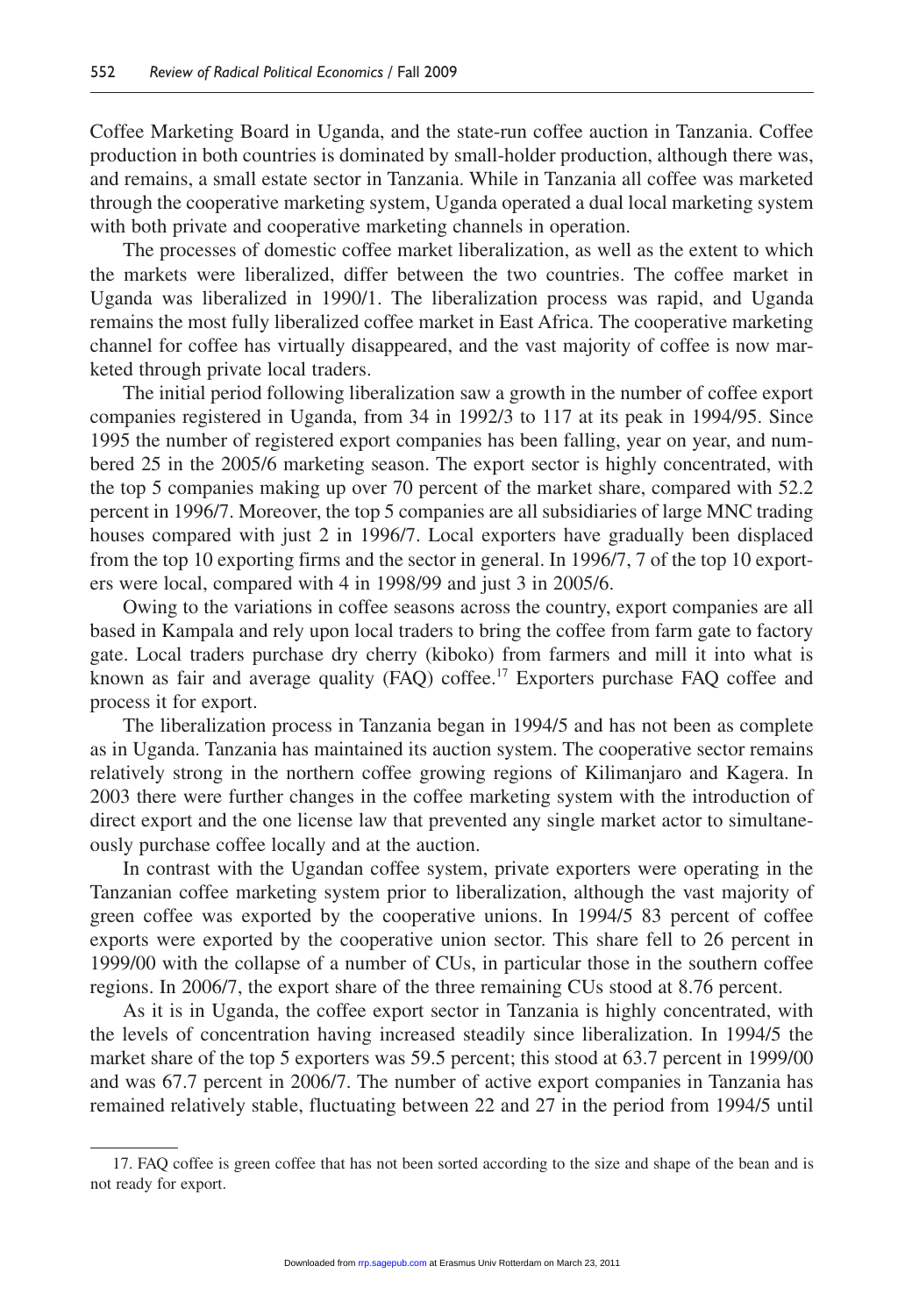2002/3. With the introduction of direct export licenses, the number of registered exporters has increased, although the number of exporters operating in the auction system remains at similar numbers to pre-2003 levels. The dominance of foreign owned MNC exporters in the sector has also increased. In 1994/5, 3 of the top 5 exporters were locally owned compared with 1 in 1999/00. By 2006/7, the top 5 coffee exporters were all subsidiaries of large MNC trading houses.

Under cooperative marketing systems, price risk was managed centrally and shared out amongst producers to allow individual producers to earn a stable income. In Uganda, both cooperatives and private local traders purchased at fixed producer prices and fixed margins (Ponte 2001). International price fluctuations were not transmitted to local actors in the Ugandan coffee marketing system, but managed through the central marketing board.

In terms of exposure to international price volatility, prior to 1989 the International Coffee Agreement ensured relatively stable export prices that translated to relatively stable farm-gate prices in both Tanzania and Uganda. In Tanzania, ownership of the coffee remained with individual small-holder farmers and estates, through the cooperatives, up to the point of auction. This meant that farmers carried the risk of price fluctuations in the period between initial marketing and auction. Farmers' incomes were, however, smoothed throughout the selling season since the payment system entailed an initial fixed payment for coffee deposited at the village level primary societies, with second payments of the difference from the auction price following export. In this system, price risk was managed centrally and shared out amongst producers to allow individual producers to earn a stable income. In Uganda, both cooperatives and private local traders purchased at fixed producer prices and fixed margins (Ponte 2001). International price fluctuations were not transmitted to local actors in the Ugandan coffee marketing system, but managed through the central marketing board.

Since the mid-1990s, price risk, risk management, and their consequences have differed between Tanzania and Uganda because of the differences in the liberalization processes of domestic coffee markets. Within each coffee producing country, the experiences of different coffee chain actors depend upon the structure of the marketing chain with which they are engaged as well as their position along it.

Since liberalization, there has been a greater transmission of international coffee prices to local prices at each segment of the chain. However, the transmission of long-run and short-run price variations have not been uniformly transmitted along all segments of the marketing system. Taking the private marketing system as an example, we look at the relationship between price volatility, PRM strategies, and the processes of accumulation along the three related, private marketing chains in Uganda (Figure 3).<sup>18</sup>

Both local and international export companies face the risk associated with world price volatility of coffee coming from the international exchanges in New York and London. The PRM strategies adopted by the two types of exporters differ considerably. International exporters tend to sell the majority of their coffee on a price-to-be-fixed basis. All coffee transactions are hedged on NYBOT or Liffe, through their principle offices in Europe,

<sup>18.</sup> Chains A and B depict coffee chains in which the exporter is the subsidiary of an international trading company, or a local exporter respectively. In chain C, local exporting firms are acting as middlemen rather than exporters.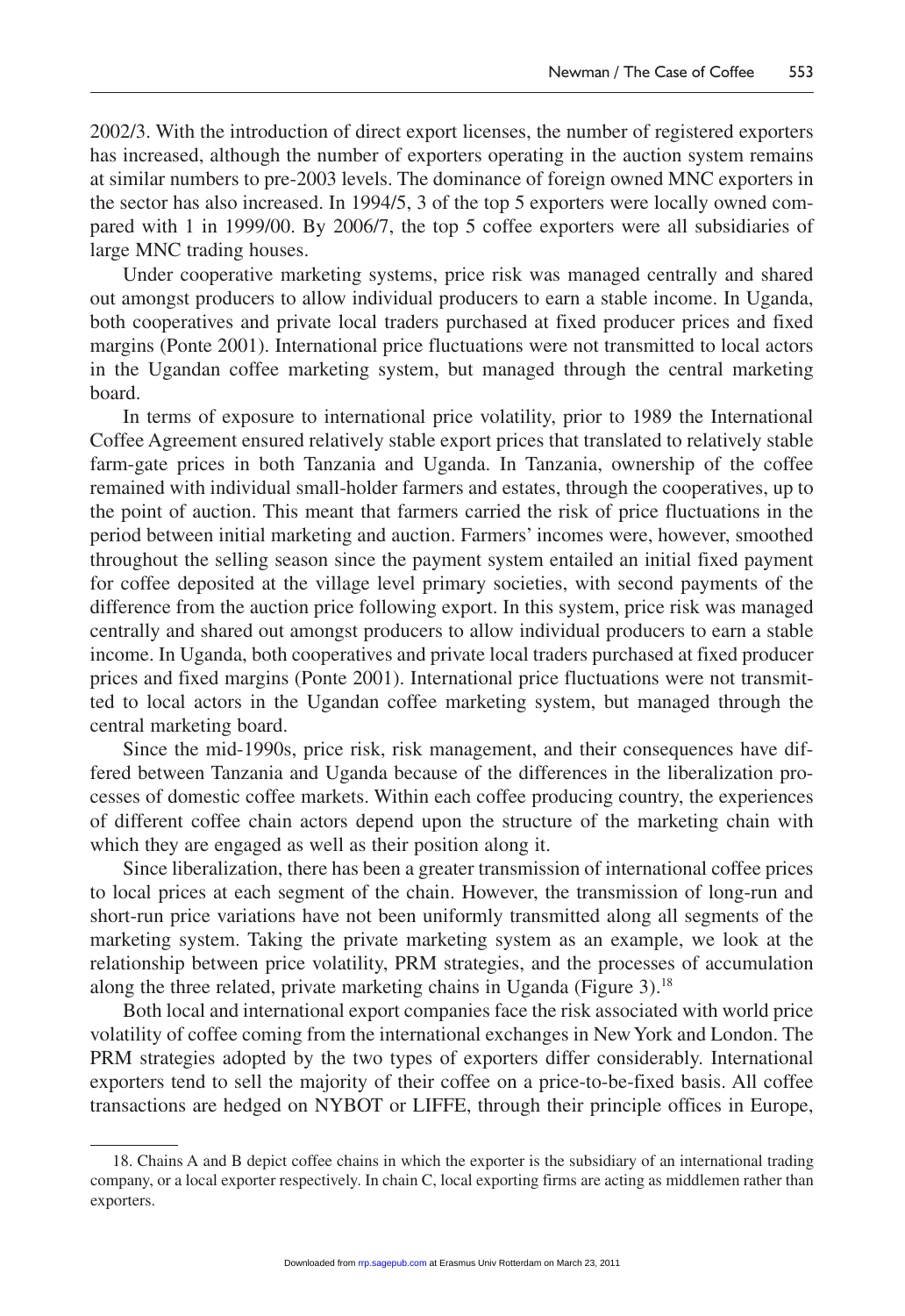

**Figure 3.** Selected Private Coffee Marketing Chains in Uganda

and Singapore in the case of Olam.19 Orders for the purchase of futures and options come from the Kampala office, and the timing of when to place an order can depend upon the exporter taking a position on how they expect prices in New York or London to evolve.

The decision to hedge as a PRM strategy, therefore, also contains a speculative element. By taking a position on the market, accumulation along new financial avenues is possible for this group of market actors. It might be expected that short-term price movements are transmitted upstream from international exporters. This is however not the case in practice. International exporters will themselves cushion the short-term volatility to some extent to make the procurement of coffee practical in the Ugandan context. They will maintain purchasing prices throughout a day, and for longer periods if world price fluctuations are not too severe.

By contrast local exporters do not use futures and options in their PRM strategies owing to relatively small export volumes at any one time compared with the lot sizes in New York and London and their limited access to the necessary finance to engage in derivatives trading activities.<sup>20</sup> Local exporters use a combination of PRM strategies that limit their exposure to international price fluctuations, namely by utilizing forward contracts for a portion of expected sales and back-to-back selling. By limiting their exposure, local exporters also limit the potential to earn rents derived from changes in international prices. The use of forward contracts for export acts as a price buffer for actors upstream of the chain, mediating their exposure to international price fluctuations.

<sup>19.</sup> Olam is a diversified commodity trading company with trading divisions in Uganda and registered in Singapore.

<sup>20.</sup> Local traders do not engage in hedging on derivatives markets in spite of their understanding of the principles of these hedging instruments.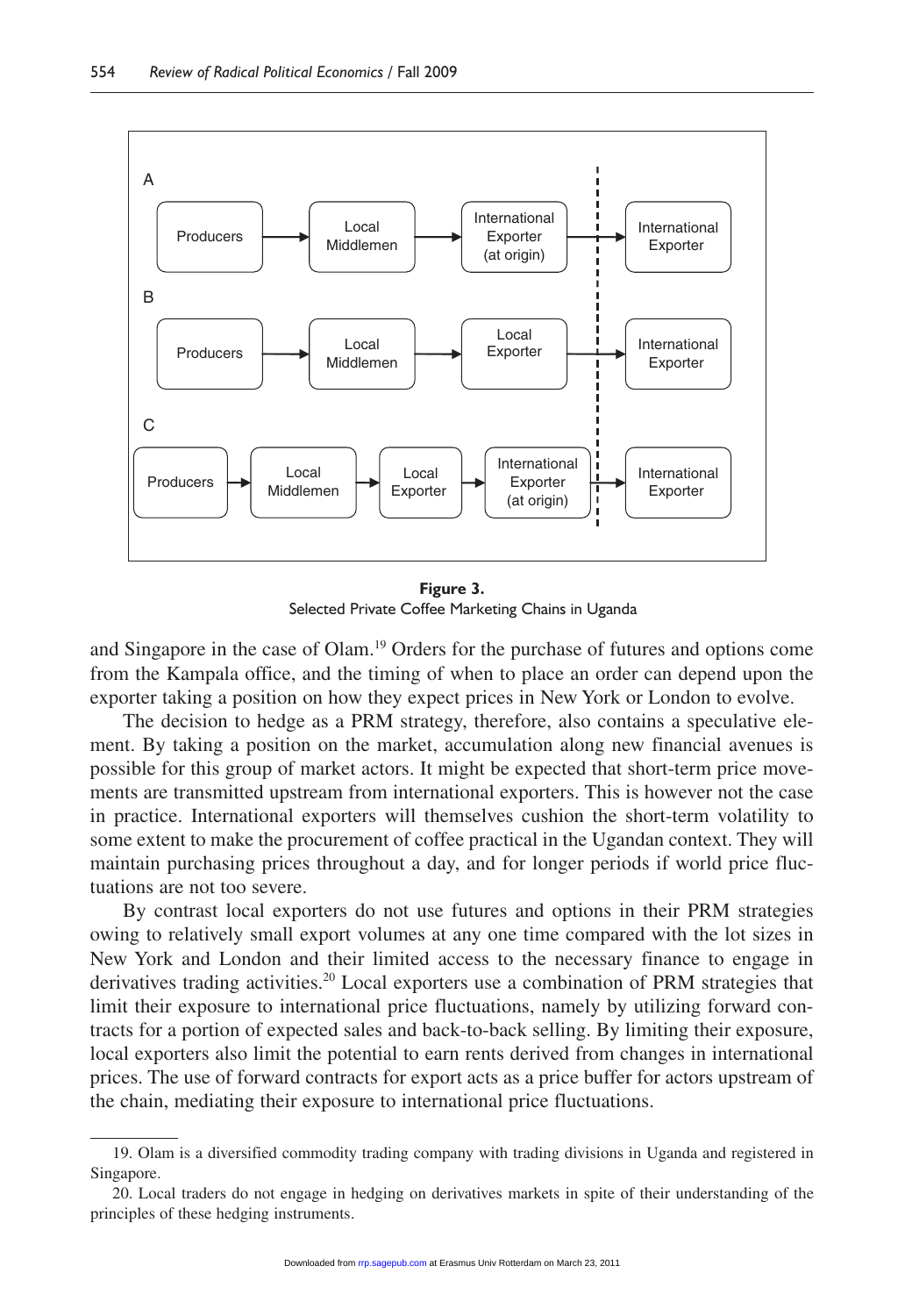Local traders are to some extent shielded from very short-term fluctuations in world prices. They are, however, still exposed to inter-day or weekly swings in the purchasing price of exporters in Kampala. Local traders buy and sell coffee on the spot. They have no access to contractual arrangements that can limit their exposure to short-term price movements. Local traders try to ensure large margins that can contain the price volatility. They will purchase kiboko at stable but low prices from producers to ensure a margin.

Short-run price changes are thus not transmitted directly to producers but are manifest in low farm-gate prices. This has implications on the extent to which physical investment is made in production in the context of high and rising world prices for coffee.<sup>21</sup>

In order to compare differences in relationships between the exposure to price volatility, PRM strategies, and accumulation processes of chain actors in the Tanzanian and Ugandan coffee marketing systems, I take the example of the cooperative marketing channels. Chain A in Figure 4 depicts a traditional cooperative marketing chain with small holder producers organized at the village level into primary societies, which are in turn organized into a regional cooperative union. Decision making is democratic amongst the members at the annual general meeting and information on prices and production is collated at the union level and disseminated to farmers through the primary societies. After liberalization, a number of farmers and groups of farmers, unhappy with the costs and perceived inefficiencies of the cooperative unions, decided to leave the unions in order to earn larger margins by marketing their own coffee. Some of these farmers' groups utilized the marketing structure of the cooperatives and formed farmers' group alliances (chain  $C$ ).<sup>22</sup>

As in the Ugandan case, exporters in Tanzania are fully exposed to short-term movements in world coffee prices. International traders utilize the standard price-to-be-fixed contracts for sales, and hedge 100 percent of all coffee transactions through their principal offices. Cooperative unions can also act as exporters, purchasing the coffee from the auction for export. None of the three CUs currently operating in the coffee market are using hedging instruments to manage risks associated with world market fluctuations, preferring to secure stable prices at premiums through participation in niche and specialty markets, most notably the fair-trade scheme. The KNCU, Kagera Cooperative Union (KCU), and Kilicafé are all registered as suppliers of fair-trade coffee. As exporters, KNCU and KCU tend to sell on forward contracts and some back-to-back sales in order to limit their exposure to price fluctuations. Kilicafé is currently the only farmers' organization that has used options as a risk management strategy, but only a portion of coffee transactions are hedged in this way.

World coffee prices are transmitted through the auction to local marketing actors, but very short-term movements are mitigated by the fact that the auction takes place once a week during the selling season. While in Uganda green coffee is sold through the private coffee marketing chains, in Tanzania it remains the property of individual farmers until the auction. Farmers therefore bear the entirety of the risk associated with price variability

<sup>21.</sup> The crisis of coffee production in Uganda has prompted the efforts of the Ugandan Coffee Development Authority (UCDA), NGOs such as NUCAFE, and a number of international exporters to promote production through the organization of farmers and improved farming practices; for example, the NKG small holder scheme and EDE consulting.

<sup>22.</sup> Examples of relatively successful farmers' group alliances are the G32 in the Kilimanjaro region made up of a collection of 32 newly formed farmers' groups and former primary societies of the Kilimanjaro Native Cooperative Union (KNCU), and Kilicafé. Both the KNCU and the G32 have accounts and overdraft facilities at the Kilimanjaro Cooperative Bank, where a warehouse receipt system is in operation.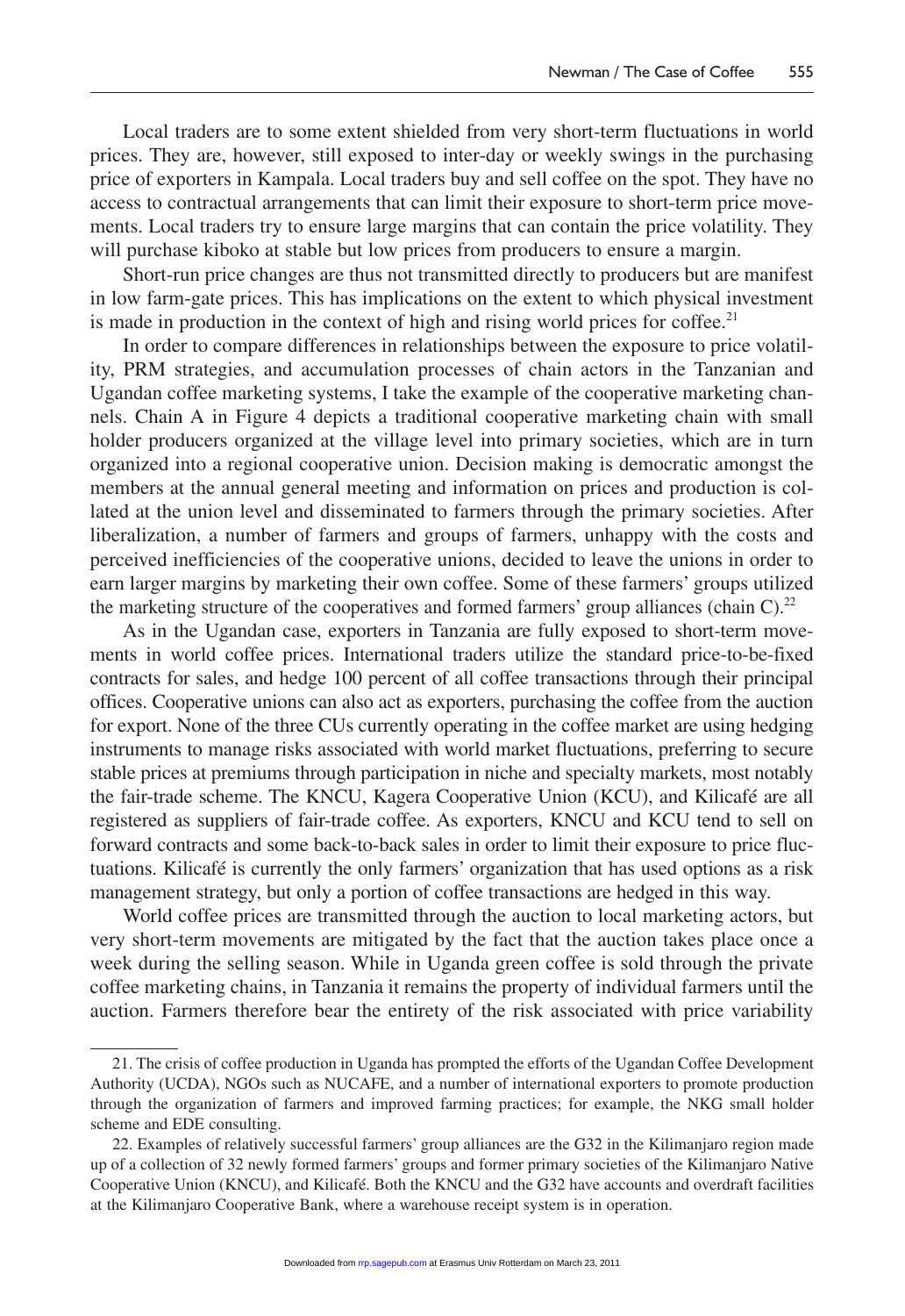

**Figure 4.** Cooperative Coffee Marketing Chains in Tanzania

transmitted through the auction. The payment system of the pre-liberalization cooperative system remains in these three marketing chains and individual farmers' incomes are smoothed with a fixed initial payment on deposit of parchment coffee followed by the differences earned by coffee from each primary society.<sup>23</sup> Weekly price fluctuations are therefore shared out amongst individuals belonging to a primary society and farmers. There is therefore more real accumulation taking place along the cooperative marketing chains in the Kilimanjaro region of Tanzania compared with Uganda. Despite the efforts of the World Bank Commodity Risk Management Group, together with the CRDB, bank of Tanzania, to promote the use of hedging instruments by cooperatives and farmers groups,  $24$ with the exception of Kilicafé no farmers' groups or cooperative unions are using hedging instruments.<sup>25</sup> Furthermore, the instruments offered by the CRDB bank do not provide the potential for Tanzanian market actors to derive income from upswings in prices, but merely protect them from downswings.

#### **6. Conclusions**

This paper has examined the restructuring of the coffee industry that has taken place since the collapse of the International Coffee Agreements in 1989 and the liberalization of

<sup>23.</sup> Parchment refers to coffee that has been pulped to remove the fruit but with the husk still intact.

<sup>24.</sup> The World Bank Commodity Risk Management Group recently funded a project conducted through the CRDB bank to make available hedging instruments, namely New York futures contracts, that were brokered by a third party in the United States via the CRDB bank. These hedging instruments were pitched to coffee market actors as "kinga ya bei," or price insurance.

<sup>25.</sup> Kilicafé purchases options through a U.S. brokerage rather than through the CRDB bank.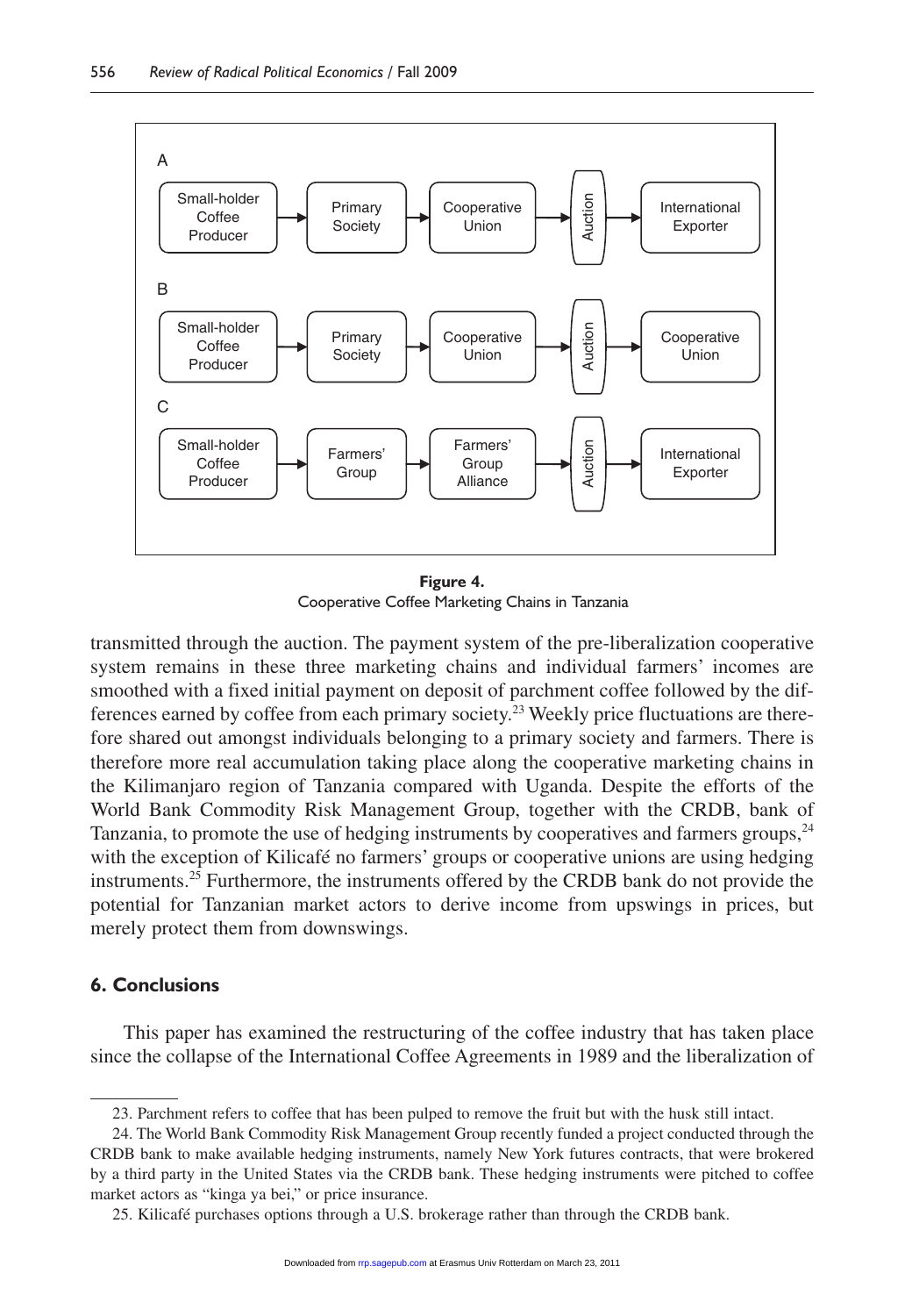producing country marketing systems, together with the rapid increase in financial investment on international commodity exchanges.

The policy of private price risk management strategies for the stabilization of individual incomes is inherently biased in favor of the largest downstream chain actors and against the poorest and least organized participants towards the production end of the chain. The move from cooperative risk management and multilateral price stabilization schemes towards private PRM strategies has fostered the process of financialization in coffee chains. This process of financialization both consolidated the dominant market positions of the largest coffee trading companies and placed pressure on, and sustained the fragmentation of, production within origin countries where the income generated by individual farmers from coffee production may be insufficient for re-investment.

Large international coffee trading companies have refocused their investment strategies away from productive investment towards speculative activities in commodity derivatives by making so called "risk management" the core of their business efforts. The process of the largest trading firms increasing their share of profits derived from financial activities reinforces a highly concentrated market structure at the international level. As opposed to the traditional type of competition amongst physical traders that tend to drive prices down with increasing market participants, increased participation on derivatives markets increases the bidding. The uneven transmission of volatile prices owing to the uneven access to hedging instruments in the context of heterogeneous market actors has created opportunities for a few to derive income along new financial avenues of appropriation as well as new challenges for producing country market actors. This process, if unhindered, is likely to reproduce and exacerbate international inequalities along coffee chains.

There is a need to constrain the process of financialization in coffee markets that may be achieved by separating the process of price determination of the physical commodity from the price of the futures contract that is formed on international exchanges. Within a financialized system, the notion of supply and demand efficiently allocating resources through the price system does not apply. Elsewhere, Newman has shown that the price of the coffee "C" futures contract can be driven by institutional investors such that price movements are largely independent of supply and demand changes (Newman 2008). There is a need to constrain speculation on commodity exchanges along the lines that are currently being debated in the U.S. Congress. Examples of proposed interventions along these lines include the Levin-Feinstein "Over-the-Counter Speculation Act" that would give the CFTC authority to direct a trader to reduce its position in the over-the-counter market to prevent price manipulation and excessive speculation in these markets, and the "Stop Excessive Energy Speculation Act" proposed by Lieberman (Levin 2008; Leiberman 2008). More than this, there is a need to recognize differences in the types of financial actors on commodity futures exchanges. While traditional forms of speculation are seen to be beneficial through their provision of liquidity, speculation based upon portfolio diversification has been seen to drive commodity bubbles and subsequent collapses in the market. The Commodity Futures Trading Commission (CFTC) in the United States therefore has an important role to play in terms of limiting the effects of speculation on commodity prices by bringing more of the market under regulation. One way might be to establish and enforce limits on the positions held by trading members, in particular money managers who invest on commodity markets for portfolio diversification purposes.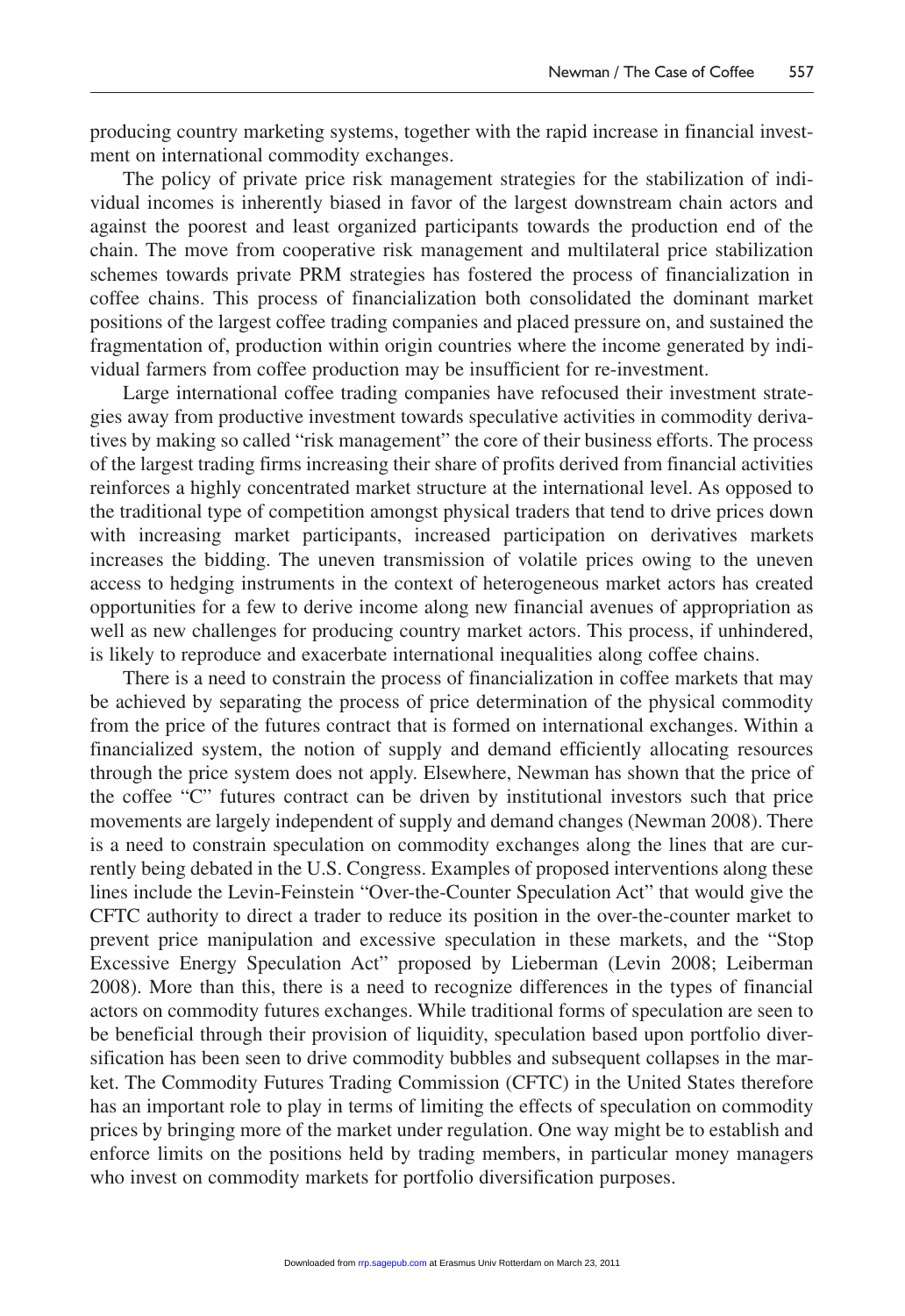The promotion of private price risk management instruments on commodity markets by the World Bank can only be seen as an anti-development policy. If the goal is to promote stable incomes at a level that will allow reinvestment and growth in the industry, the failure of private PRM strategies may provide grounds for revisiting price controls and compensatory finance schemes. A return to the ICAs (international coffee agreements) may not be possible since many of the political and economic reasons for their collapse remain.<sup>26</sup> There are, however, aspects of the scheme that can be emulated by large individual producing countries or coalitions of coffee producing countries. In particular, the bargaining position of local exporters might be enhanced by the holding of public stocks. When prices offered by international exporters are considered too low, the state can act as a competitor in the local green coffee market, and release stock when prices are high. A similar system operates in Vietnam, where the state maintains coffee stocks and the export sector is dominated by state-owned enterprises.

#### **References**

- Arrighi, G. 1994. *The long twentieth century: Money, power, and the origins of our times.* London: Verso.
- Baffes, J., and M. I. Ajwad. 2001. Identifying price linkages: A review of the literature and an application to the world market of cotton. *Applied Economics* 33 (15): 1927.
- Bank for International Settlements. 2007 Semiannual OTC derivatives statistics at end-June 2007.
- Blackburn, R. 2006. Finance and the fourth dimension. *New Left Review* 39.
- Boyer, R. 2000. Is a finance-led growth regime a viable alternative to Fordism? A preliminary analysis. *Economy & Society* 29 (1): 111-45.
- Crotty, J. 2003. The neolibral paradox: The impact of destructive product market competition and impatient finance on nonfinancial corporations in the neoliberal era. *Review of Radical Political Economy* 35 (3): 271-79.
- Daviron, B., and S. Ponte. 2006. *The coffee paradox*. London and New York: ZED Books.
- Domanski, D., and A. Heath. 2007. Finanical investors and commodity markets. *BIS Quaterly Review* (March).
- Doyle, E., J. Hill, and I. Jack. Growth in commodity investment: Risks and challenges for commodity market participants. In *FSA Markets Infrastructure Department*. London, UK: Financial Services Authority.
- Epstein, G. A. 2005. *Financialization and the world economy*. Cheltenham, UK and Northampton, MA: Edward Elgar.
- Fafchamps, M., R. Vargas Hill, and A. Kaudha. 2003. The transmission of international commodity prices to comestic producers. The Centre for the Study of African Economies Working Paper Series, no. 197.
- Fine, B. 2007. Financialisation, poverty, and Marxist political economy. Paper presented at the Poverty and Capital Conference, University of Manchester, 2-4 July.
- Garrett, I., and N. Taylor. 2001. Portfolio diversification and excess comovement in commodity prices. *The Manchester School* 69 (4): 351-68.
- Gilbert, C. L. 1996. International commodity agreements: An obituary notice. *World Development* 24 (1): 591-616.
- Gorton, G., and K. G. Rouwenhorst. 2004. Facts and fantasies about commodity futures. Tale ICF Working Paper, no. 04-20.
- Gray, R. W. 1960. The characteristic bias in some thin futures markets. *Food Research Institute Studies* 1.

<sup>26.</sup> See footnote 2.